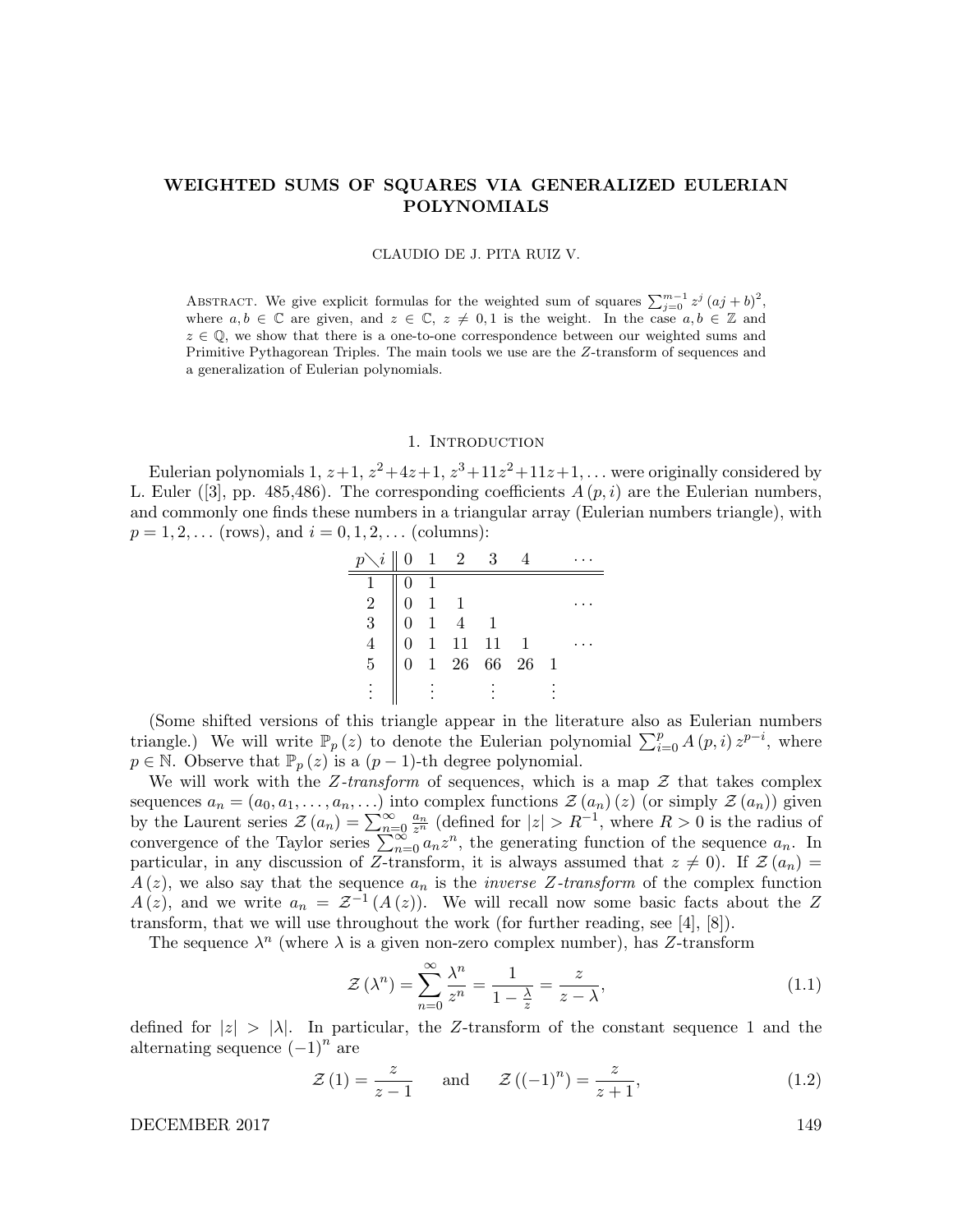respectively.

Three important properties of the Z-transform (which formal proofs are easy exercises left to the reader), are the following:

- (1)  $\mathcal{Z}$  is linear and injective.
- (2) (Advance-shifting property) If  $\mathcal{Z}(a_n) = \mathcal{A}(z)$ , and  $k \in \mathbb{N}$  is given, then

$$
\mathcal{Z}\left(a_{n+k}\right) = z^k \left(\mathcal{A}\left(z\right) - \sum_{j=0}^{k-1} \frac{a_j}{z^j}\right). \tag{1.3}
$$

(3) (Multiplication by the sequence *n*) If  $\mathcal{Z}(a_n) = \mathcal{A}(z)$ , then

$$
\mathcal{Z}(na_n) = -z \frac{d}{dz} \mathcal{A}(z).
$$
 (1.4)

In particular, by using  $(1.2)$  and  $(1.4)$ , we have

$$
\mathcal{Z}(n) = -z \frac{d}{dz} \frac{z}{z-1} = \frac{z}{(z-1)^2},
$$
\n
$$
\mathcal{Z}(n^2) = -z \frac{d}{dz} \frac{z}{(z-1)^2} = \frac{z(z+1)}{(z-1)^3},
$$
\n
$$
\mathcal{Z}(n^3) = -z \frac{d}{dz} \frac{z(z+1)}{(z-1)^3} = \frac{z(z^2+4z+1)}{(z-1)^4},
$$
\n(1.5)

and so on.

We can recognize the numerators of (1.5) as (z times) the Eulerian polynomials  $\mathbb{P}_1(z) = 1$ ,  $\mathbb{P}_2(z) = z + 1, \overline{\mathbb{P}_3(z)} = z^2 + 4z + 1.$  In fact, the affirmation

$$
\mathcal{Z}(n^p) = \frac{z \mathbb{P}_p(z)}{(z-1)^{p+1}},
$$

is equivalent to the formula  $\mathbb{P}_p(z) = z(1-z)\mathbb{P}_{p-1}'(z) + (1+(p-1)z)\mathbb{P}_{p-1}(z)$ , which is the well-known recurrence for Eulerian polynomials.

Observe that given  $a, b \in \mathbb{C}$ , we have

$$
\mathcal{Z}\left((an+b)^2\right) = a^2 \mathcal{Z}\left(n^2\right) + 2ab \mathcal{Z}\left(n\right) + b^2 \mathcal{Z}\left(1\right)
$$
  
\n
$$
= a^2 \frac{z(z+1)}{(z-1)^3} + 2ab \frac{z}{(z-1)^2} + b^2 \frac{z}{z-1}
$$
  
\n
$$
= z \frac{b^2 z^2 + \left(a^2 + 2ab - 2b^2\right) z + \left(a-b\right)^2}{(z-1)^3}.
$$
 (1.6)

The polynomial

$$
\mathbb{P}_{a,b,2}(z) = b^2 z^2 + \left(a^2 + 2ab - 2b^2\right) z + \left(a - b\right)^2, \tag{1.7}
$$

is the generalized Eulerian polynomial that appears in the (numerator of the) Z-transform of the sequence  $(an+b)^2$ , namely

$$
\mathcal{Z}\left(\left(an+b\right)^{2}\right) = \frac{z\mathbb{P}_{a,b,2}\left(z\right)}{\left(z-1\right)^{3}}.\tag{1.8}
$$

When  $a = 1, b = 0$  we obtain the known fact  $\mathcal{Z}(n^2) = \frac{z \mathbb{P}_{1,0,2}(z)}{(z-1)^3}$ , involving the Eulerian polynomial  $\mathbb{P}_{1,0,2}(z) = \mathbb{P}_2(z) = z+1$  —see (1.5)—. The generalized Eulerian polynomials, like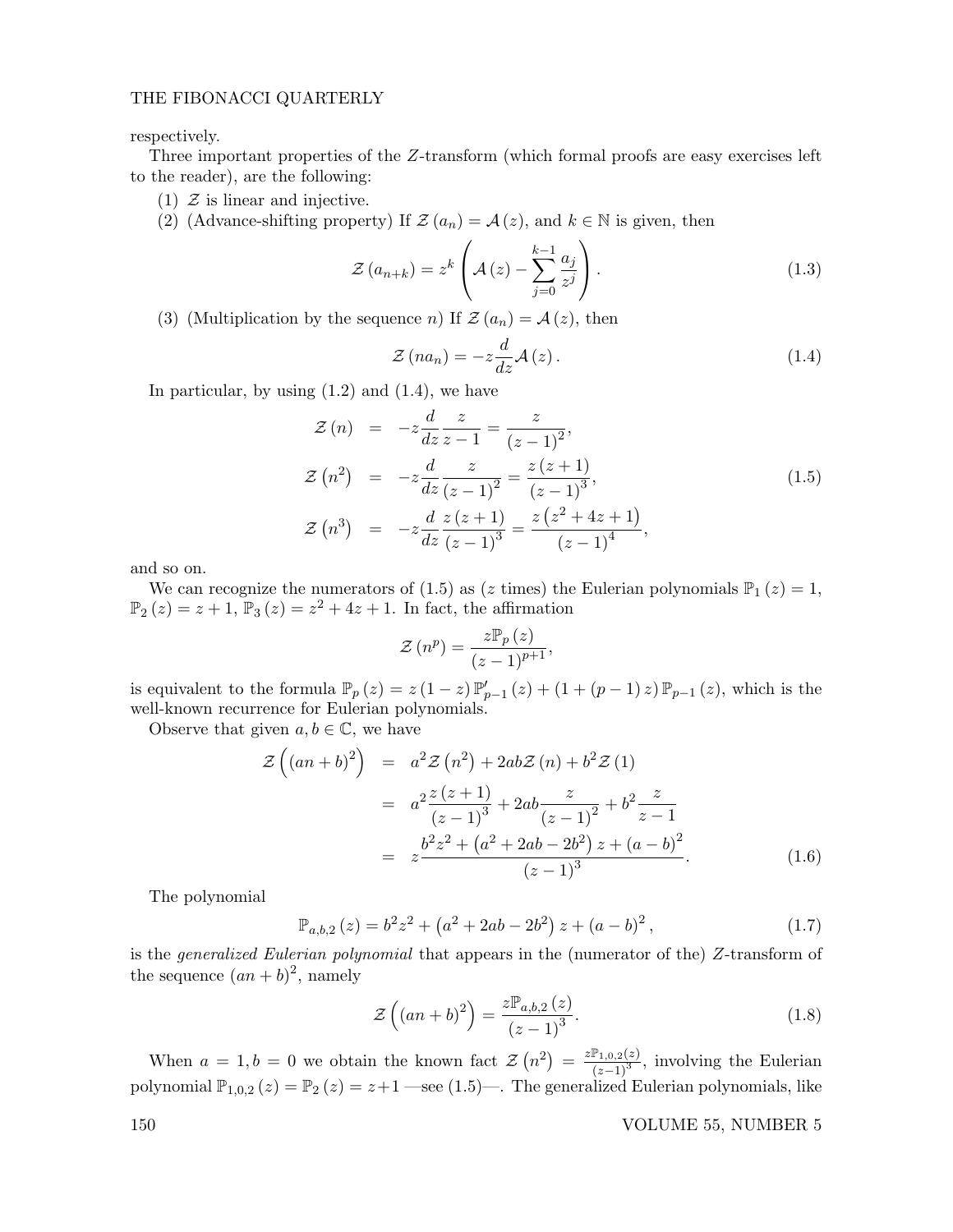(1.7), appear in [9]. However, this kind of polynomials is a particular case of the generalization we consider in [7]. We will suppose that  $a \neq 0$  (otherwise there is nothing interesting to say: (1.8) reduces to  $\mathcal{Z}(1) = \frac{z}{z-1}$ .

Observe that

$$
\mathbb{P}_{a,a-b,2}(z) = (a-b)^2 z^2 + (a^2 + 2ab - 2b^2) z + b^2,
$$
\n(1.9)

is the reciprocal polynomial of  $\mathbb{P}_{a,b,2}(z)$ , that is, we have

$$
\mathbb{P}_{a,a-b,2}\left(z\right) = z^2 \mathbb{P}_{a,b,2}\left(z^{-1}\right). \tag{1.10}
$$

According to  $(1.3)$  and  $(1.8)$ , we have

$$
\mathcal{Z}\left((a(n+m)+b)^2\right) = z^m \left(\mathcal{Z}\left((an+b)^2\right) - \sum_{j=0}^{m-1} \frac{(aj+b)^2}{z^j}\right) \tag{1.11}
$$
\n
$$
= z^m \left(\frac{z\mathbb{P}_{a,b,2}(z)}{(z-1)^3} - \sum_{j=0}^{m-1} \frac{(aj+b)^2}{z^j}\right),
$$

where  $m$  is any non-negative integer. On the other hand, we have also from  $(1.8)$  that

$$
\mathcal{Z}\left(\left(a\left(n+m\right)+b\right)^{2}\right)=\mathcal{Z}\left(\left(an+am+b\right)^{2}\right)=\frac{z\mathbb{P}_{a,am+b,2}\left(z\right)}{\left(z-1\right)^{3}}.\tag{1.12}
$$

Thus, from  $(1.11)$  and  $(1.12)$  we see that

$$
z^{m}\left(\frac{z\mathbb{P}_{a,b,2}\left(z\right)}{\left(z-1\right)^{3}}-\sum_{j=0}^{m-1}\frac{\left(aj+b\right)^{2}}{z^{j}}\right)=\frac{z\mathbb{P}_{a,am+b,2}\left(z\right)}{\left(z-1\right)^{3}},\tag{1.13}
$$

or

$$
\sum_{j=0}^{m-1} \frac{(aj+b)^2}{z^j} = \frac{z \mathbb{P}_{a,b,2}(z)}{(z-1)^3} - z^{-m} \frac{z \mathbb{P}_{a,am+b,2}(z)}{(z-1)^3}.
$$
\n(1.14)

Let us substitute z by  $z^{-1}$ , to obtain

$$
\sum_{j=0}^{m-1} z^j (aj+b)^2 = \frac{z^2 \mathbb{P}_{a,b,2} (z^{-1})}{(1-z)^3} - z^m \frac{z^2 \mathbb{P}_{a,am+b,2} (z^{-1})}{(1-z)^3}, \qquad (1.15)
$$

which can be written in terms of the corresponding reciprocal generalized Eulerian polynomials  $(1.10)$  as

$$
\sum_{j=0}^{m-1} z^j (aj+b)^2 = \frac{\mathbb{P}_{a,a-b,2}(z)}{(1-z)^3} - z^m \frac{\mathbb{P}_{a,a(1-m)-b,2}(z)}{(1-z)^3}.
$$
 (1.16)

This is an explicit formula for the weighted sum of squares  $\sum_{j=0}^{m-1} z^j (aj + b)^2$  (where  $z \neq 0, 1$ is the weight), in terms of the generalized Eulerian polynomials  $\mathbb{P}_{a,a-b,2}(z)$ ,  $\mathbb{P}_{a,a(1-m)-b,2}(z)$ .

We comment in passing that there is a natural similar discussion for weighted sums of the p-th powers of the sequence  $an + b$ . It turns out that the Z-transform of the sequence  $(an+b)^p$  is of the form  $\mathcal{Z}((an+b)^p) = \frac{z \mathbb{P}_{a,b,p}(z)}{(z-1)^{p+1}}$ , where  $\mathbb{P}_{a,b,p}(z)$  is a p-th degree polynomial —the generalized Eulerian polynomial of  $p$ -th degree—, with recurrence

$$
\mathbb{P}_{a,b,p}(z) = az (1-z) \, \mathbb{P}'_{a,b,p-1}(z) + (a - b + (a (p-1) + b) z) \, \mathbb{P}_{a,b,p-1}(z).
$$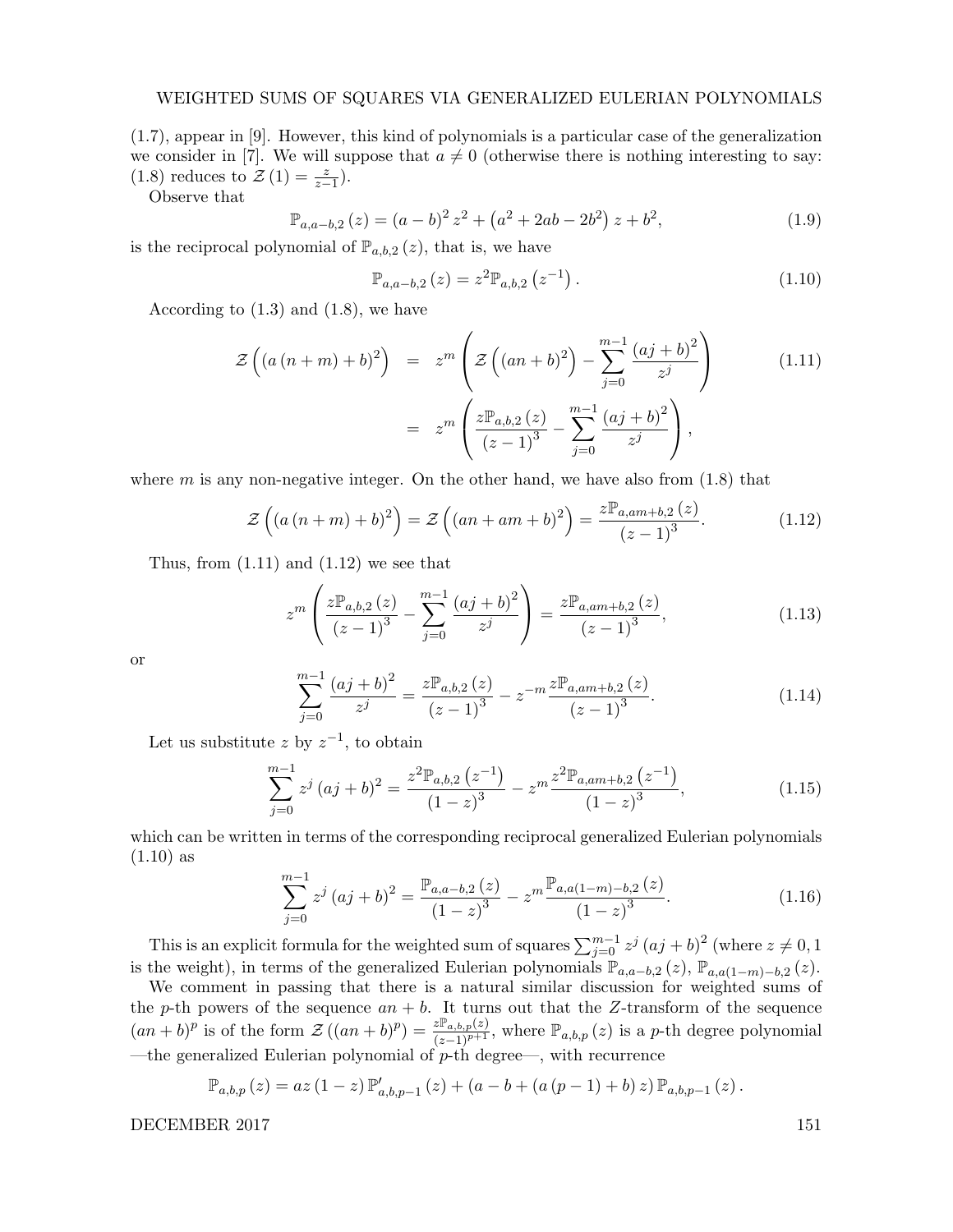The corresponding expression for the weighted sum  $\sum_{j=0}^{m-1} z^j (aj + b)^p$  —that generalizes  $(1.16)$ — is

$$
\sum_{j=0}^{m-1} z^j (aj+b)^p = \frac{1}{(1-z)^{p+1}} \left( \mathbb{P}_{a,a-b,p}(z) - z^m \mathbb{P}_{a,a(1-m)-b,p}(z) \right).
$$
 (1.17)

(The case  $a = 1$  and  $b = 0$ , is considered in [1].) It turns out that some problems related with (weighted) sums of powers are naturally related with Eulerian polynomials, or with some generalizations of them (see [5]).

In this work we are interested in some particular cases of formula (1.16). In Section 2 we will obtain explicit results of weighted sums (1.16), by considering some weights  $z \in \mathbb{C}$  that produce 'simple' expressions for the corresponding right-hand side of (1.16) (the value of the weighted sum). In Section 3 we consider a particular case of the results of Section 2: the case of weighted sums with rational weights. We will see that Primitive Pythagorean Triples appear in a natural way in the sum terms, and in the value of the sum as well. Finally, in Section 4 we make some comments about a possible continuation of this work, in which the squares of the weighted sums are replaced by sums of two or three squares (we give some concrete examples). Some of the results in Section 3 were obtained in a recent work [6], by working with a different approach.

#### 2. Weighted sums of squares I: general case

Let us begin by noting that the polynomial  $\mathbb{P}_{a,a(1-m)-b,2}(z)$  (in (1.16)) can be written as

$$
\mathbb{P}_{a,a(1-m)-b,2}(z) = am (1-z)((am+2b) (1-z) + 2az) + \mathbb{P}_{a,a-b,2}(z).
$$

Thus, we can write (1.16) as

$$
\sum_{j=0}^{m-1} z^j (aj+b)^2 = \frac{1-z^m}{(1-z)^3} \mathbb{P}_{a,a-b,2}(z) - z^m \frac{am}{1-z} \left( am + 2b + \frac{2az}{1-z} \right). \tag{2.1}
$$

or (by changing b by  $a - b$ )

$$
\sum_{j=0}^{m-1} z^j (a (j + 1) - b)^2 = \frac{1 - z^m}{(1 - z)^3} \mathbb{P}_{a,b,2}(z) - z^m \frac{am}{1 - z} \left( am - 2b - \frac{2a}{z - 1} \right). \tag{2.2}
$$

We want to obtain explicit expressions of weighted sums of squares (2.2) (with concrete weights z and/or parameters  $a, b$ . Of course, we want "simple right-hand side" expressions, for example, with weights z such that  $\frac{1-z^m}{(1-z)^3}\mathbb{P}_{a,b,2}(z) = 0$  or  $z^m \frac{am}{1-z}\left(am - 2b - \frac{2a}{z-1}\right) = 0$ (that disappear 'the half' of the right-hand side of  $(2.2)$ ). It turns out that the big surprises occur with weights such that  $\mathbb{P}_{a,b,2}(z) = 0$ , and this will be the main discussion of this section. However, we want to give now some examples of the remaining cases.

If we take weights of the form  $z_0 = \frac{2a + am - 2b}{am - 2b}$  $\frac{a+m-2b}{am-2b}$ , which makes 0 the second term of the right-hand side of (2.2), we obtain

$$
\sum_{j=0}^{m-1} z_0^j (a (j+1) - b)^2 = \frac{1 - z_0^m}{(1 - z_0)^3} \mathbb{P}_{a,b,2}(z_0).
$$
 (2.3)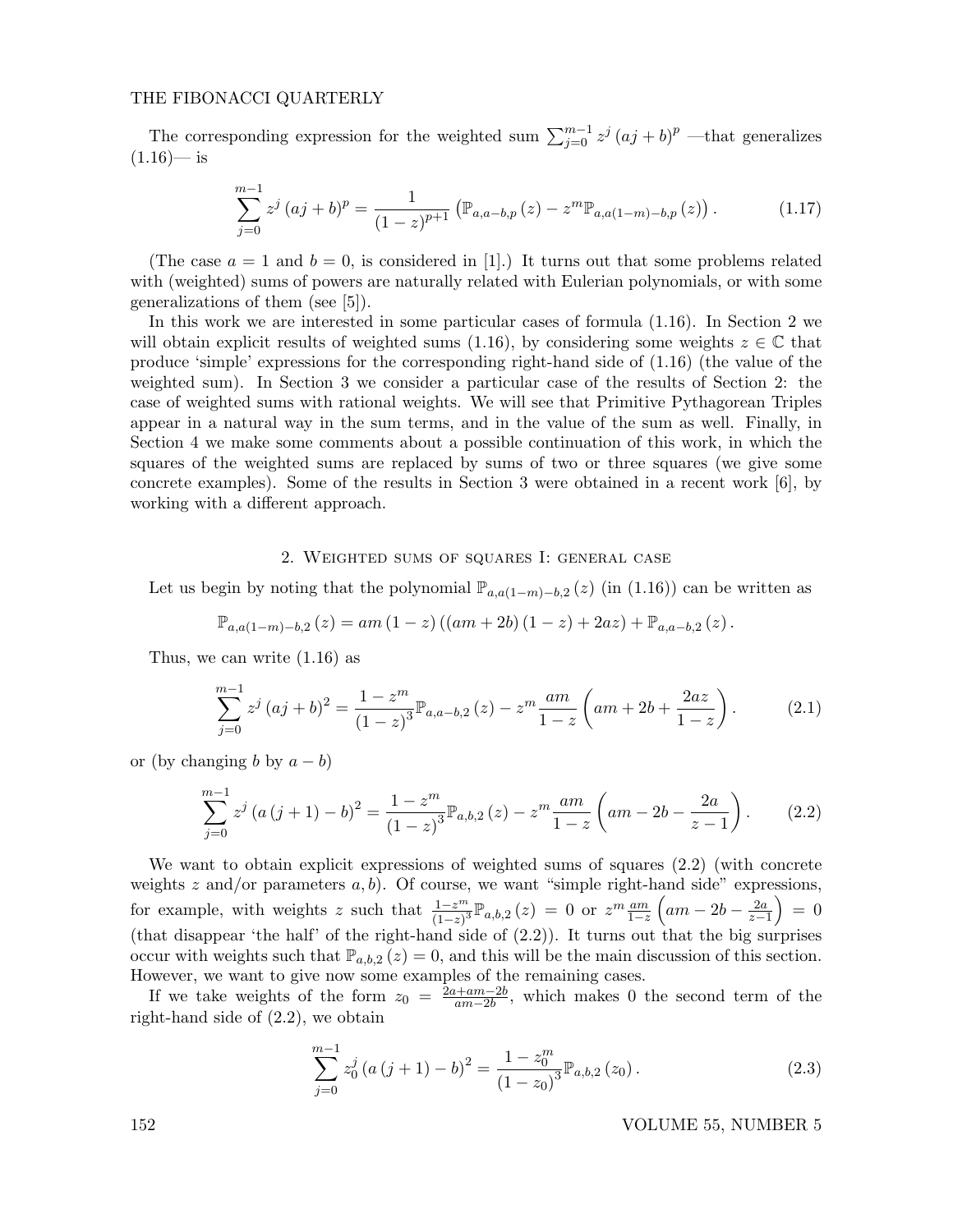#### WEIGHTED SUMS OF SQUARES VIA GENERALIZED EULERIAN POLYNOMIALS

A concrete example from (2.3) is the following

$$
\sum_{j=0}^{m-1} \left( \frac{2+m}{m} \right)^j (j+1)^2 = \frac{1}{4} m^2 (m+1) \left( \left( \frac{m+2}{m} \right)^m - 1 \right).
$$

For  $s \in \mathbb{N}$  we can write  $(2.2)$  as

$$
\sum_{j=0}^{sm-1} z^j (a (j + 1) - b)^2 = \frac{1 - z^{sm}}{(1 - z)^3} \mathbb{P}_{a,b,2}(z) - z^{sm} \frac{asm}{1 - z} \left(asm - 2b - \frac{2a}{z - 1} \right). \tag{2.4}
$$

If s is even, 2s say, we can take  $z = -1$  (and then  $1 - z^{sm} = 0$ ), to write (2.4) as

$$
\sum_{j=0}^{2sm-1} (-1)^j (a(j+1)-b)^2 = -asm (a (2sm+1) - 2b), \qquad (2.5)
$$

where  $s \in \mathbb{N}$ . (Formulas for alternate sums of powers, like (2.5), are well-known results. See for example [2], formula 24.4.10, where the alternate sum of powers  $\sum_{j=0}^{m-1} (-1)^j (aj + b)^p$  is expressed in terms of Euler polynomials.)

We consider now the most important case in this section, namely, when the weight  $z_0 \in \mathbb{C}$ is a root of  $\mathbb{P}_{a,b,2}(z) = 0$ . In this case we can write  $(2.2)$  as

$$
\sum_{j=0}^{m-1} z_0^{j-m} \left( a \left( j+1 \right) - b \right)^2 = \frac{am}{z_0 - 1} \left( am - 2b - \frac{2a}{z_0 - 1} \right). \tag{2.6}
$$

Observe that if  $a = b$ , the polynomial (1.7) is  $\mathbb{P}_{a,a,2}(z) = a^2z(z+1)$ . Thus we have only the weight  $z_0 = -1$  and (2.6) becomes  $\sum_{j=0}^{m-1} (-1)^{j-m} j^2 = -{m \choose 2}$ , which is a well-known result. Thus, we will suppose that  $a \neq b$ . Note that this fact  $(a \neq b)$  implies that  $z_0 = 0$  is not a root of  $\mathbb{P}_{a,b,2}(z) = 0$ . Moreover,  $z_0 = 1$  is neither a root of  $\mathbb{P}_{a,b,2}(z) = 0$ , since  $\mathbb{P}_{a,b,2}(1) = 2a^2$ . Observe also that if  $b = 0$ , the polynomial (1.7) is  $\mathbb{P}_{a,0,2}(z) = a^2(z+1)$ , which produces only the weight  $z_0 = -1$ , and the corresponding weighted sum (2.6) is just a shifted version of above weighted sum  $\sum_{j=0}^{m-1} (-1)^{j-m} j^2$ . Thus, we will suppose also that  $b \neq 0$ . Summarizing: the roots of  $\mathbb{P}_{a,b,2}(z) = 0$  in the considered cases  $(a \neq b, a \neq 0, b \neq 0)$ , are "good weights" for the weighted sum (2.6).

Since  $\mathbb{P}_{a,a-b,2}(z)$  is the reciprocal polynomial of  $\mathbb{P}_{a,b,2}(z)$  (and then  $z_0^{-1} \in \mathbb{C}$  is a root of  $\mathbb{P}_{a,a-b,2}(z) = 0$ , we have also (from (2.1)) the weighted sum

$$
\sum_{j=0}^{m-1} (z_0^{-1})^{j-m} (aj+b)^2 = \frac{am}{z_0^{-1}-1} \left( am + 2b + \frac{2az_0^{-1}}{1-z_0^{-1}} \right).
$$
 (2.7)

The roots  $z_0$  of  $\mathbb{P}_{a,b,2}(z) = 0$  are

$$
z_0 = \frac{-\left(a^2 + 2ab - 2b^2\right) \pm ar}{2b^2},\tag{2.8}
$$

where

$$
r^2 = a^2 + 4ab - 4b^2.
$$
 (2.9)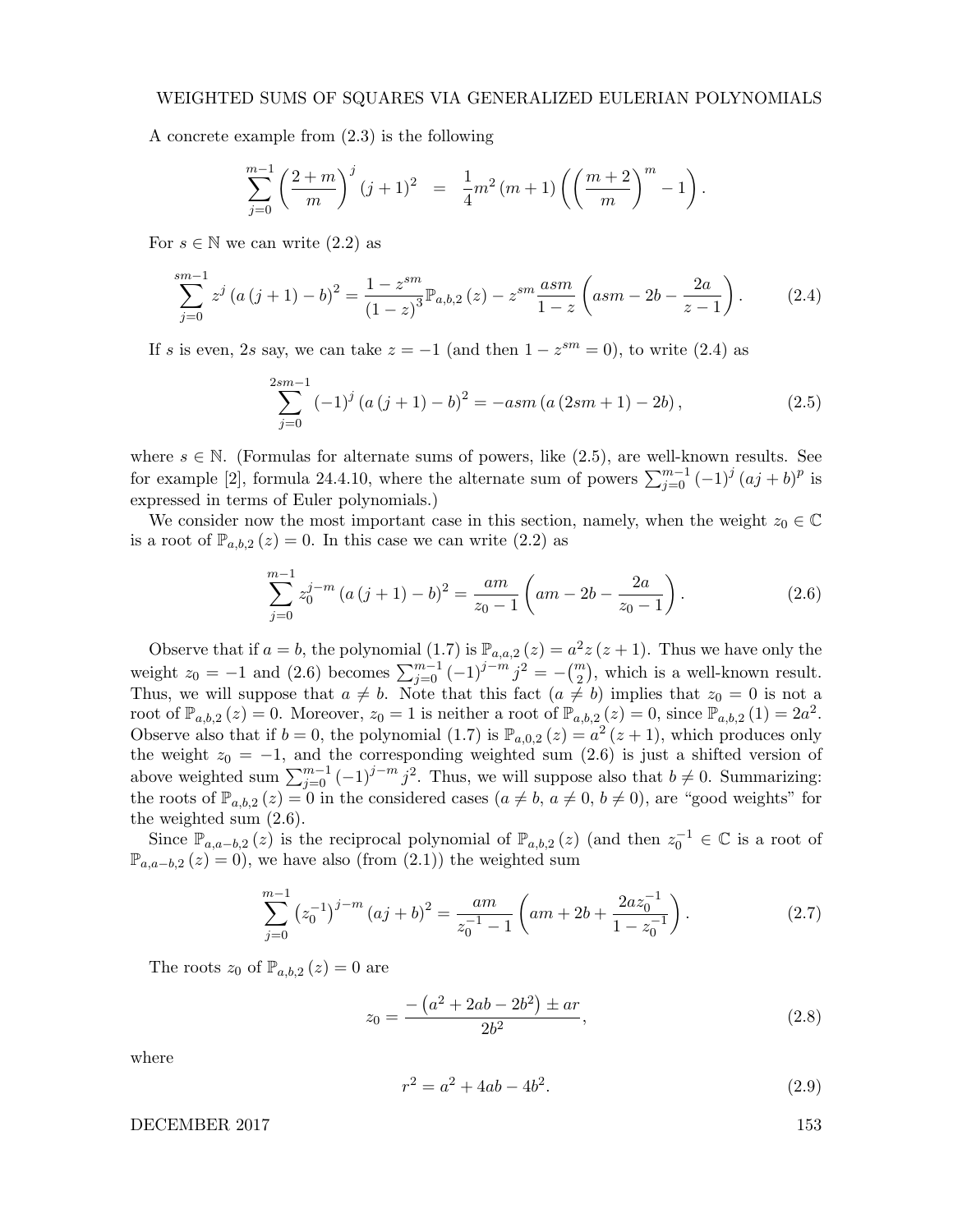Formula (2.9) implies the following algebraic relations (we leave the verifications to the reader)

$$
(a + 2b - r)^2 = -2 (ar - 4ab + 2br - a^2),
$$
  
\n
$$
\frac{2b(a - r)}{a - r + 2b} = -\frac{1}{2} (a + r - 2b),
$$
  
\n
$$
a - \left(-b\frac{a - r - 2b}{a - r + 2b}\right) = -b\frac{a + r - 2b}{a + r + 2b},
$$
  
\n
$$
(a + r)^2 + 4b^2 = 2a (a + r + 2b).
$$

These formulas remain valid if we replace r by  $-r$ , and we will be using them without further comments. It turns out that they are useful formulas to deal with the algebraic manipulations involved in the task we begin now: to obtain explicit expressions of the weighted sums (2.1) and  $(2.2)$  in terms of the parameters  $a, b$  and  $r$ .

We can write the two roots (2.8) together as

$$
z_0 = -\left(\frac{a \pm r}{2b}\right)^2. \tag{2.10}
$$

The corresponding weighted sums (2.2) are

$$
\sum_{j=0}^{m-1} \left( -\left(\frac{a \pm r}{2b}\right)^2 \right)^{j-m} (aj + a - b)^2 = -\frac{2b^2m}{a \pm r + 2b} \left( am + \frac{1}{2} \left( a \mp r - 2b \right) \right), \tag{2.11}
$$

and the corresponding weighted sums (2.1) are

$$
\sum_{j=0}^{m-1} \left( -\left(\frac{2b}{a \pm r}\right)^2 \right)^{j-m} (aj+b)^2 = -\frac{(a \pm r)^2 m}{2(a \pm r + 2b)} \left( am - \frac{1}{2} (a \mp r - 2b) \right),
$$

that we can write as

$$
\sum_{j=0}^{m-1} \left( -\left(\frac{2b}{a \pm r}\right)^2 \right)^{j-m+1} (aj+b)^2 = \frac{2b^2m}{a \pm r + 2b} \left( am - \frac{1}{2} \left( a \mp r - 2b \right) \right). \tag{2.12}
$$

Then we have, so far, four weighted sums (2.11) and (2.12). But the story continues: if we replace b by  $-b\frac{a-r-2b}{a-r+2b}$  $\frac{a-r-2b}{a-r+2b}$  in (1.7), after some algebraic work with the corresponding polynomial  $\mathbb{P}_{a,-b\frac{a-r-2b}{a-r+2b},2}(z)$ , we can write the equation  $\mathbb{P}_{a,-b\frac{a-r-2b}{a-r+2b},2}(z)=0$  as

$$
(a+r)^{2} z^{2} + 4 (a^{2} - 2ab + 2b^{2}) z + (a-r)^{2} = 0.
$$
 (2.13)

The roots of this equation are

$$
z_0 = -\left(\frac{2b}{a+r}\right)^2, -\left(\frac{a-r}{2b}\right)^2,\tag{2.14}
$$

and the weighted sum (2.6) becomes

$$
\sum_{j=0}^{m-1} z_0^{j-m} \left( aj + a + b \frac{a-r-2b}{a-r+2b} \right)^2 = \frac{am}{z_0-1} \left( am - \frac{2a}{z_0-1} + 2b \frac{a-r-2b}{a-r+2b} \right). \tag{2.15}
$$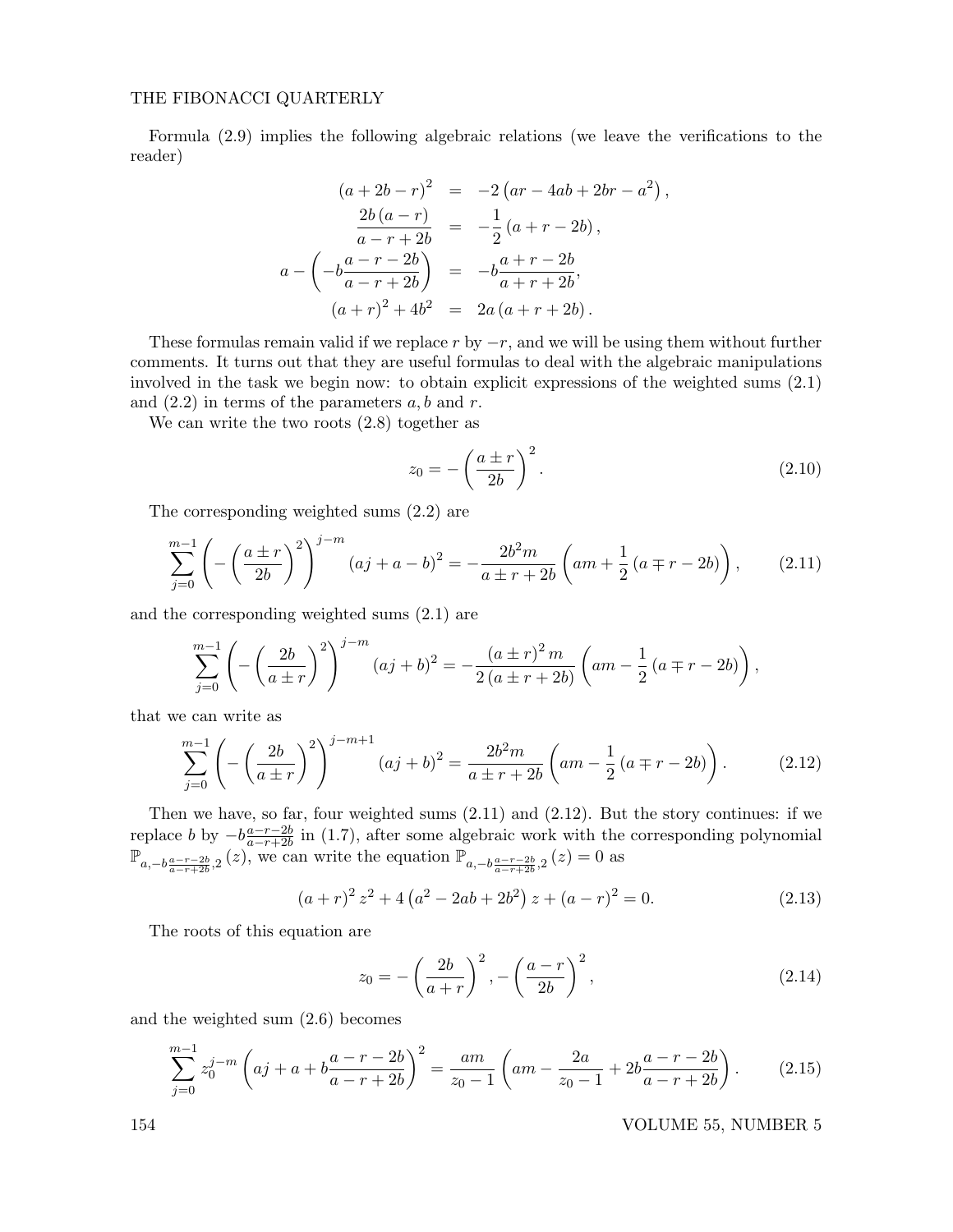# WEIGHTED SUMS OF SQUARES VIA GENERALIZED EULERIAN POLYNOMIALS

With 
$$
z_0 = -\left(\frac{2b}{a+r}\right)^2
$$
, the weighted sum (2.15) is  
\n
$$
\sum_{j=0}^{m-1} \left( -\left(\frac{2b}{a+r}\right)^2 \right)^{j-m} \left( aj + a + b\frac{a-r-2b}{a-r+2b} \right)^2 = -\frac{1}{2} \frac{(a+r)^2 m}{a+r+2b} \left( am + \frac{1}{2} (a-r-2b) \right).
$$
\n(2.16)

With  $z_0 = -\left(\frac{a-r}{2b}\right)$  $\left(\frac{2-r}{2b}\right)^2$ , the weighted sum  $(2.15)$  is

$$
\sum_{j=0}^{m-1} \left( -\left(\frac{a-r}{2b}\right)^2 \right)^{j-m} \left( aj+a+b\frac{a-r-2b}{a-r+2b} \right)^2 = -\frac{2b^2m}{a-r+2b} \left( am - \frac{1}{2} \left( a+r-2b \right) \right).
$$
\n(2.17)

The reciprocal equation of  $\mathbb{P}_{a,-b\frac{a-r-2b}{a-r+2b},2}(z) = 0$  comes by substituting  $-b\frac{a-r-2b}{a-r+2b}$  $\frac{a-r-2b}{a-r+2b}$  by  $a \left(-b\frac{a-r-2b}{a-r+2b}\right)$  $\left( \frac{a - r - 2b}{a - r + 2b} \right) = -b \frac{a + r - 2b}{a + r + 2b}$  $\frac{a+r-2b}{a+r+2b}$ . That is, the reciprocal equation of  $\mathbb{P}_{a,-b\frac{a-r-2b}{a-r+2b},2}(z) = 0$  is the equation  $\mathbb{P}_{a,-b\frac{a+r-2b}{a+r+2b},2}(z) = 0$  (obtained by changing r by  $-r$  in  $\mathbb{P}_{a,-b\frac{a-r-2b}{a-r+2b},2}(z) = 0$ , as it is evident from (2.13)). The roots of the reciprocal equation  $\mathbb{P}_{a,-b\frac{a+r-2b}{a+r+2b},2}(z)=0$  are plainly  $z_0^{-1} = -\left(\frac{a+r}{2b}\right)$  $\left(\frac{2b}{2b}\right)^2$ ,  $-\left(\frac{2b}{a-r}\right)^2$ , and the corresponding weighted sums

$$
\sum_{j=0}^{m-1} (z_0^{-1})^{j-m} \left( aj + a + b \frac{a+r-2b}{a+r+2b} \right)^2 = \frac{am}{z_0^{-1} - 1} \left( am - \frac{2a}{z_0^{-1} - 1} + 2b \frac{a+r-2b}{a+r+2b} \right), \tag{2.18}
$$

are as follows: for  $z_0^{-1} = -\left(\frac{a+r}{2b}\right)$  $\frac{(-1)^{n+1}}{2b}$ , we have the weighted sum

$$
\sum_{j=0}^{m-1} \left( -\left(\frac{a+r}{2b}\right)^2 \right)^{j-m} \left( aj+a+b\frac{a+r-2b}{a+r+2b} \right)^2 = -\frac{2b^2m}{a+r+2b} \left( am - \frac{1}{2} \left( a-r-2b \right) \right).
$$
\n(2.19)

For  $z_0^{-1} = -\left(\frac{2b}{a-r}\right)^2$ , we have the weighted sum

$$
\sum_{j=0}^{m-1} \left( -\left(\frac{2b}{a-r}\right)^2 \right)^{j-m} \left( aj+a+b\frac{a+r-2b}{a+r+2b} \right)^2 = -\frac{(a-r)^2 m}{2(a-r+2b)} \left( am + \frac{1}{2}(a+r-2b) \right).
$$
\n(2.20)

We have now four more weighted sums, namely  $(2.16)$ ,  $(2.17)$ ,  $(2.19)$  and  $(2.20)$ . We can write together  $(2.16)$  and  $(2.20)$  as

$$
\sum_{j=0}^{m-1} \left( -\left(\frac{2b}{a \pm r}\right)^2 \right)^{j-m} \left( aj + a + b \frac{a \mp r - 2b}{a \mp r + 2b} \right)^2 = -\frac{1}{2} \frac{(a \pm r)^2 m}{a \pm r + 2b} \left( am + \frac{1}{2} \left( a \mp r - 2b \right) \right),
$$

or

$$
\sum_{j=0}^{m-1} \left( -\left(\frac{2b}{a \pm r}\right)^2 \right)^{j-m+1} \left( aj + a + b\frac{a \mp r - 2b}{a \mp r + 2b} \right)^2 = \frac{2b^2m}{a \pm r + 2b} \left( am + \frac{1}{2} \left( a \mp r - 2b \right) \right).
$$
\n(2.21)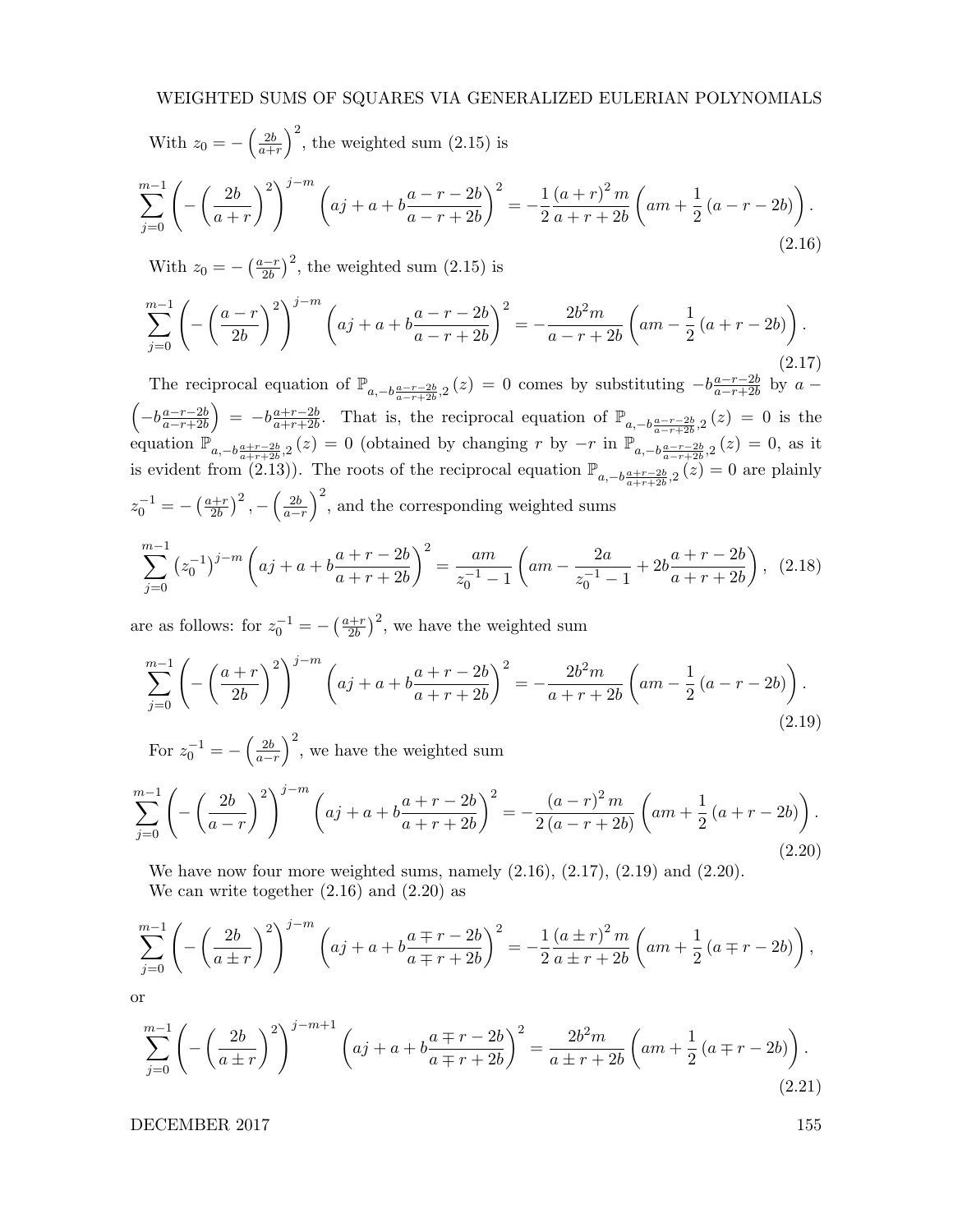Similarly,  $(2.17)$  and  $(2.19)$  can be written together as

$$
\sum_{j=0}^{m-1} \left( -\left(\frac{a \pm r}{2b}\right)^2 \right)^{j-m} \left( aj + a + b\frac{a \pm r - 2b}{a \pm r + 2b} \right)^2 = -\frac{2b^2m}{a \pm r + 2b} \left( am - \frac{1}{2} \left( a \mp r - 2b \right) \right).
$$
\n(2.22)

Summarizing, we have in total eight weighted sums of squares: two in each of the formulas  $(2.11), (2.12), (2.21)$  and  $(2.22).$ 

Let us make some additional remarks: if we replace m by  $-m$  in (2.12) and (2.22), we obtain

$$
\sum_{j=0}^{-m-1} \left( -\left(\frac{2b}{a \pm r}\right)^2 \right)^{j+m+1} (aj+b)^2 = \frac{2b^2m}{a \pm r + 2b} \left( am + \frac{1}{2} \left( a \mp r - 2b \right) \right), \tag{2.23}
$$

and

$$
\sum_{j=0}^{-m-1} \left( -\left(\frac{a \pm r}{2b}\right)^2 \right)^{j+m} \left( aj + a + b \frac{a \pm r - 2b}{a \pm r + 2b} \right)^2 = -\frac{2b^2 m}{a \pm r + 2b} \left( am + \frac{1}{2} \left( a \mp r - 2b \right) \right),\tag{2.24}
$$

respectively.

(For sums of the form  $\sum_{k=0}^{M} \varphi(k)$ , where  $-M \in \mathbb{N}$ , we use the convention  $\sum_{k=0}^{-n-1} \varphi(k)$  $-\sum_{k=-n}^{-1}\varphi(k)$ , where  $n \in \mathbb{N}$ .)

The expressions  $(2.11)$ ,  $(2.21)$ ,  $(2.23)$  and  $(2.24)$ , show us that the eight weighted sums involved in them, can be written —according to their right-hand sides—, in only two kinds of weighted sums of squares. These are the main results of this work, and we write them in the following proposition.

**Proposition 2.1.** For complex parameters a, b  $(a \neq 0, b \neq 0, a \neq b)$ , and  $r =$ √  $a^2 + 4ab - 4b^2$ , we have the following weighted sums of squares

$$
\sum_{j=0}^{m-1} \left( -\left(\frac{a+r}{2b}\right)^2 \right)^{j-m} (aj+a-b)^2 = -\sum_{j=0}^{-m-1} \left( -\left(\frac{2b}{a+r}\right)^2 \right)^{j+m+1} (aj+b)^2
$$
  

$$
= -\sum_{j=0}^{m-1} \left( -\left(\frac{2b}{a+r}\right)^2 \right)^{j-m+1} \left( aj+a+b\frac{a-r-2b}{a-r+2b} \right)^2
$$
  

$$
= \sum_{j=0}^{-m-1} \left( -\left(\frac{a+r}{2b}\right)^2 \right)^{j+m} \left( aj+a+b\frac{a+r-2b}{a+r+2b} \right)^2
$$
  

$$
= -\frac{2b^2m}{a+r+2b} \left( am + \frac{1}{2} (a-r-2b) \right), \qquad (2.25)
$$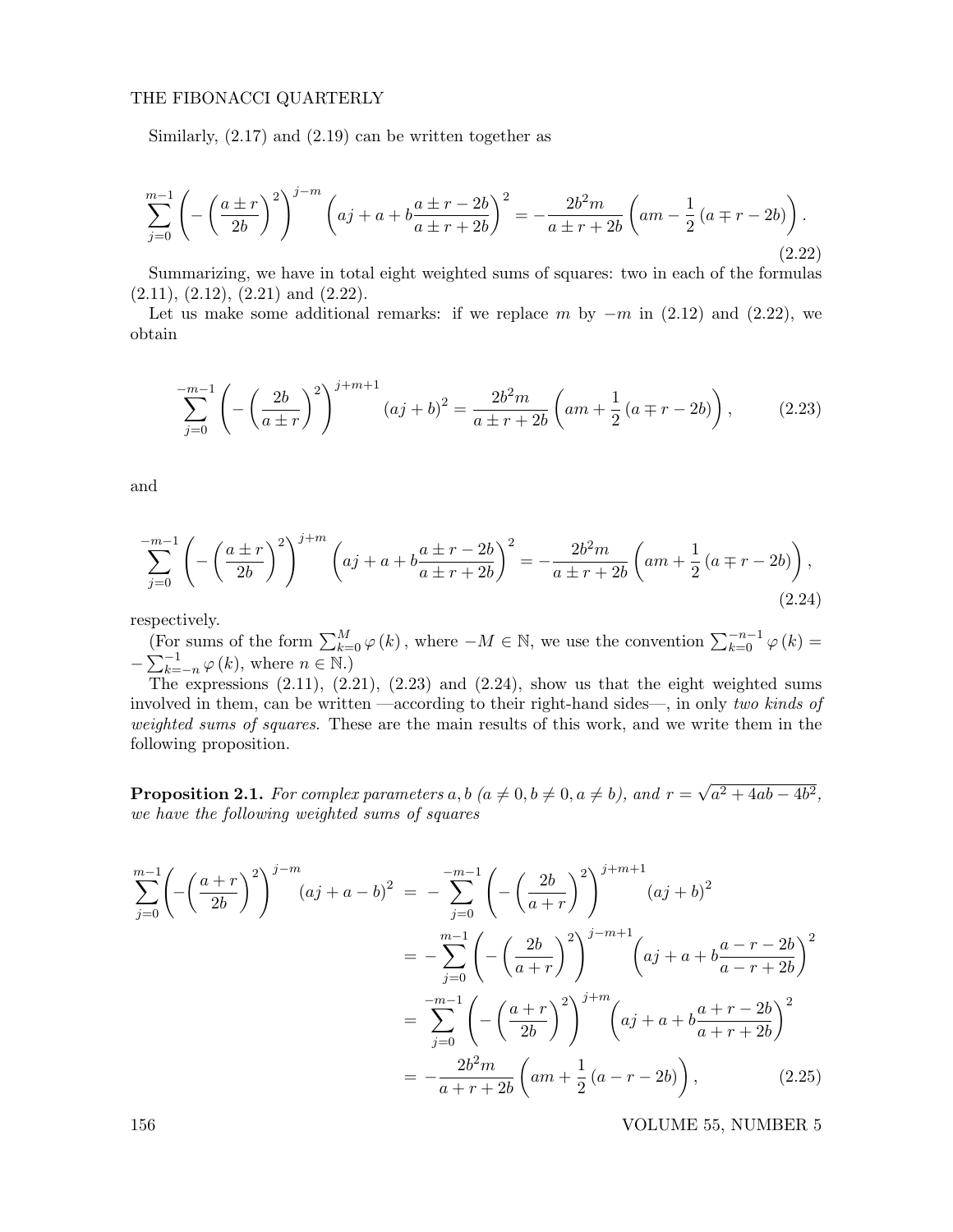and

$$
\sum_{j=0}^{m-1} \left( -\left(\frac{a-r}{2b}\right)^2 \right)^{j-m} (aj+a-b)^2 = -\sum_{j=0}^{-m-1} \left( -\left(\frac{2b}{a-r}\right)^2 \right)^{j+m+1} (aj+b)^2
$$
  

$$
= -\sum_{j=0}^{m-1} \left( -\left(\frac{2b}{a-r}\right)^2 \right)^{j-m+1} \left( aj+a+b\frac{a+r-2b}{a+r+2b} \right)^2
$$
  

$$
= \sum_{j=0}^{-m-1} \left( -\left(\frac{a-r}{2b}\right)^2 \right)^{j+m} \left( aj+a+b\frac{a-r-2b}{a-r+2b} \right)^2
$$
  

$$
= -\frac{2b^2m}{a-r+2b} \left( am + \frac{1}{2} (a+r-2b) \right).
$$
 (2.26)

Observe that the weights are of the form  $-\lambda_1^2$ ,  $-\lambda_2^2$ ,  $-\left(\lambda_1^{-1}\right)^2$ ,  $-\left(\lambda_2^{-1}\right)^2$ , where

$$
\lambda_1 = \frac{a+r}{2b} \quad \text{and} \quad \lambda_2 = \frac{a-r}{2b}.\tag{2.27}
$$

Observe also that there are (only) four "independent terms", which appear in the squares involved in the weighted sums (2.25) and (2.26), namely

$$
\beta_1 = a - b
$$
,  $\beta_2 = b$ ,  $\beta_3 = a + b \frac{a + r - 2b}{a + r + 2b}$  and  $\beta_4 = a + b \frac{a - r - 2b}{a - r + 2b}$ . (2.28)

More precisely,  $\beta_1$  ( $\beta_3$ ) appears in the weighted sums with positive m and weights  $-\lambda_1^2$ and  $-\lambda_2^2$  ( $-(\lambda_1^{-1})^2$  and  $-(\lambda_2^{-1})^2$ , respectively);  $\beta_2$  ( $\beta_4$ ) appears in the weighted sums with negative m and weights  $-\left(\lambda_1^{-1}\right)^2$  and  $-\left(\lambda_2^{-1}\right)^2$   $\left(-\lambda_1^2 \text{ and } -\lambda_2^2 \text{, respectively}\right)$ .

One more observation for the weighted sums (2.25) and (2.26) is that they are determined by the values of the parameters  $a$  and  $b$  (and  $r$ , according to  $(2.9)$ ), and that multiples of these parameters, na and nb (and then also nr), say, with  $n \neq 0$ , produce the same weighted sums  $(2.25)$  and  $(2.26)$ .

There is a nice formula involving the "independent terms" of the parentheses in the righthand sides of (2.25) and (2.26), namely  $\frac{1}{2}(a-r-2b)$  and  $\frac{1}{2}(a+r-2b)$ , respectively. The formula is

$$
\left(\frac{1}{2}\left(a+r-2b\right)\right)^2 + \left(\frac{1}{2}\left(a-r-2b\right)\right)^2 = a^2.
$$
\n(2.29)

(The verification is straightforward.) There are some interesting consequences of (2.29), related (of course) to the Pythagorean Theorem, that we will discuss in the next section.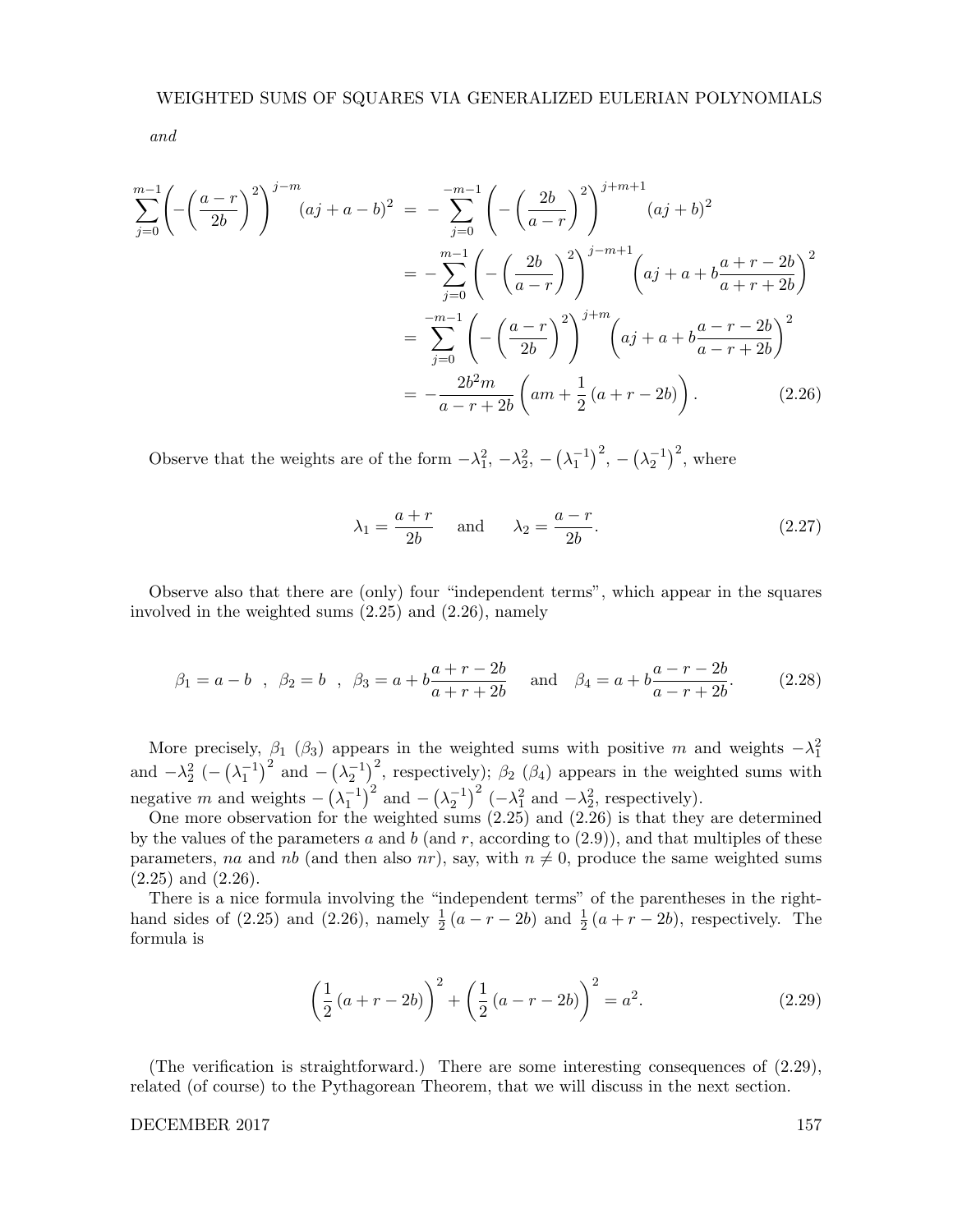An example of the weighted sums of squares (2.25) and (2.26), for a real sequence of squares with complex weights (corresponding to  $a = 4, b = -1, r = 2i$ ), is the following:

$$
\sum_{k=0}^{m-1} (-3 \mp 4i)^{k-m} (4k+5)^2 = -\sum_{k=0}^{-m-1} \left( -\frac{3}{25} \pm \frac{4}{25}i \right)^{k+m+1} (4k-1)^2
$$
  
= 
$$
-\sum_{k=0}^{m-1} \left( -\frac{3}{25} \pm \frac{4}{25}i \right)^{k-m+1} (4k+2 \mp i)^2
$$
  
= 
$$
\sum_{k=0}^{-m-1} (-3 \mp 4i)^{k+m} (4k+2 \pm i)^2
$$
  
= 
$$
-\frac{1}{2} (1 \mp i) m (4m+3 \mp i).
$$

Formula (2.29) looks in this example as  $(3 + i)^2 + (3 - i)^2 = 16 = a^2$ .

### 3. Weighted sums of squares II: rational weights

In this section we will consider the weighted sums (2.25) and (2.26) where the parameters a, b are integers  $(a \neq 0, b \neq 0, a \neq b)$ , and the weights (2.27) are rational, that is, the integer  $a^2 + 4ab - 4b^2$  is a square. We continue writing  $r^2$  for this number (see (2.9), where now  $r \in \mathbb{Z}$ ). Observe that in this case, the numbers  $a \pm r$  are even. In fact,  $(a \pm r)^2$  =  $2a^2 + 4ab - 4b^2 \pm 2ar$ , which shows that  $(a \pm r)^2$  are even, and then  $a \pm r$  are even. Formula  $(2.29)$  tells us that  $\left(\frac{1}{2}\right)$  $\frac{1}{2} |a+r-2b|$ ,  $\frac{1}{2}$  $\frac{1}{2} |a - r - 2b|$ , |a|) is a Pythagorean triple. Moreover, if we have any Pythagorean triple  $(C_1, C_2, |a|)$ , we can solve the system  $\frac{1}{2} |a+r-2b| = C_1$ , 1  $\frac{1}{2}$  |a – r – 2b| =  $C_2$ , for b and r, to obtain

$$
b = \frac{1}{2} (a \mp C_1 \mp C_2),
$$
  
\n
$$
r = \pm C_1 \mp C_2.
$$
\n(3.1)

We can restrict ourselves to Primitive Pythagorean Triples (PPT, for short). (See the observations after Proposition 2.1.)

We have four possibilities for the pair  $(b, r)$ , namely

$$
(b, r)1 = \begin{pmatrix} \frac{1}{2} (a - C_1 - C_2), C_1 - C_2 \end{pmatrix}, \qquad (b, r)2 = \begin{pmatrix} \frac{1}{2} (a - C_1 + C_2), C_1 + C_2 \end{pmatrix}, (b, r)3 = \begin{pmatrix} \frac{1}{2} (a + C_1 - C_2), -C_1 - C_2 \end{pmatrix}, \qquad (b, r)4 = \begin{pmatrix} \frac{1}{2} (a + C_1 + C_2), -C_1 + C_2 \end{pmatrix}.
$$
 (3.2)

We consider only the case  $a > 0$ , since for  $a < 0$ , the corresponding values for the pair  $(b, r)$ are the negatives of the values (3.2). Thus, for each PPT, it seems that we can have four sets of weighted sums  $(2.25)$  and  $(2.26)$   $(32 \text{ in total}!)$ . For example, for the simplest PPT  $(3,4,5)$ , we have the possibilities  $(b, r)_1 = (-1, -1), (b, r)_2 = (3, 7), (b, r)_3 = (2, -7)$  and  $(b, r)_4 = (6, 1)$ . (In the case  $a = -5$ , we have  $(b,r)_5 = (-6,-1) = -(b,r)_4$ ,  $(b,r)_6 = (-2,7) = -(b,r)_3$ ,  $(b, r)_{7} = (-3, -7) = -(b, r)_{2}$  and  $(b, r)_{8} = (1, 1) = -(b, r)_{1}$ , so there are not new weighted sums if  $a = -5$ .)

For each of the values (3.2), we can translate the work we did in Section 2 to the language of PPT's. For example, let us consider the first pair of the list (3.2):

$$
(b,r)_1 = \left(\frac{1}{2}(a - C_1 - C_2), C_1 - C_2\right).
$$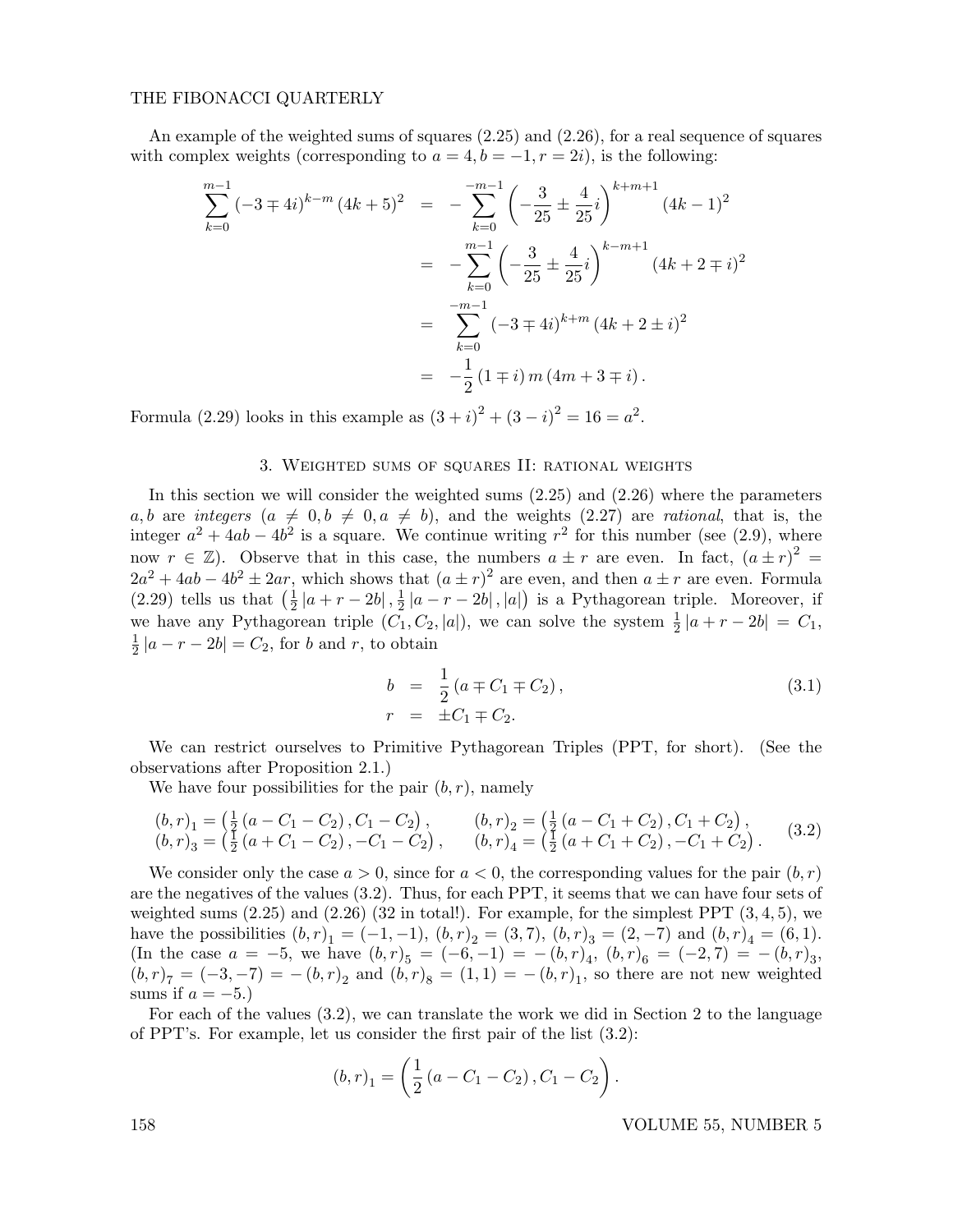The PPT version of the numbers  $\lambda_1$  and  $\lambda_2$  involved in the weights (see (2.27)) corresponding to  $(b,r)_1$  is

$$
\lambda_1 = \frac{a + C_1 - C_2}{a - C_1 - C_2} \quad \text{and} \quad \lambda_2 = \frac{a - C_1 + C_2}{a - C_1 - C_2}.
$$
 (3.3)

The PPT version of the "independent terms"  $(2.28)$  corresponding to  $(b,r)_1$  is

$$
\beta_1 = \frac{1}{2} (a + C_1 + C_2), \ \beta_2 = \frac{1}{2} (a - C_1 - C_2), \n\beta_3 = \frac{1}{2} (a - C_1 + C_2), \ \beta_4 = \frac{1}{2} (a + C_1 - C_2).
$$
\n(3.4)

The PPT version of the weighted sums  $(2.25)$  and  $(2.26)$  corresponding to  $(b, r)$ <sub>1</sub> is

$$
\sum_{j=0}^{m-1} \left( -\left(\frac{a+C_1-C_2}{a-C_1-C_2}\right)^2 \right)^{j-m} \left( aj + \frac{1}{2}(a+C_1+C_2) \right)^2
$$
(3.5)  

$$
= -\sum_{j=0}^{-m-1} \left( -\left(\frac{a-C_1-C_2}{a+C_1-C_2}\right)^2 \right)^{j+m+1} \left( aj + \frac{1}{2}(a-C_1-C_2) \right)^2
$$

$$
= -\sum_{j=0}^{m-1} \left( -\left(\frac{a-C_1-C_2}{a+C_1-C_2}\right)^2 \right)^{j-m+1} \left( aj + \frac{1}{2}(a-C_1+C_2) \right)^2
$$

$$
= \sum_{j=0}^{-m-1} \left( -\left(\frac{a+C_1-C_2}{a-C_1-C_2}\right)^2 \right)^{j+m} \left( aj + \frac{1}{2}(a+C_1-C_2) \right)^2
$$

$$
= -\frac{1}{2}(a-C_1)m(am+C_2),
$$
(3.5)

and

$$
\sum_{j=0}^{m-1} \left( -\left(\frac{a-C_1+C_2}{a-C_1-C_2}\right)^2 \right)^{j-m} \left( aj + \frac{1}{2} \left(a+C_1+C_2\right) \right)^2
$$
(3.6)  
= 
$$
-\sum_{j=0}^{-m-1} \left( -\left(\frac{a-C_1-C_2}{a-C_1+C_2}\right)^2 \right)^{j+m+1} \left( aj + \frac{1}{2} \left(a-C_1-C_2\right) \right)^2
$$
  
= 
$$
-\sum_{j=0}^{m-1} \left( -\left(\frac{a-C_1-C_2}{a-C_1+C_2}\right)^2 \right)^{j-m+1} \left( aj + \frac{1}{2} \left(a+C_1-C_2\right) \right)^2
$$
  
= 
$$
\sum_{j=0}^{-m-1} \left( -\left(\frac{a-C_1+C_2}{a-C_1-C_2}\right)^2 \right)^{j+m} \left( aj + \frac{1}{2} \left(a-C_1+C_2\right) \right)^2
$$
  
= 
$$
-\frac{1}{2} \left(a-C_2\right) m \left( am + C_1\right).
$$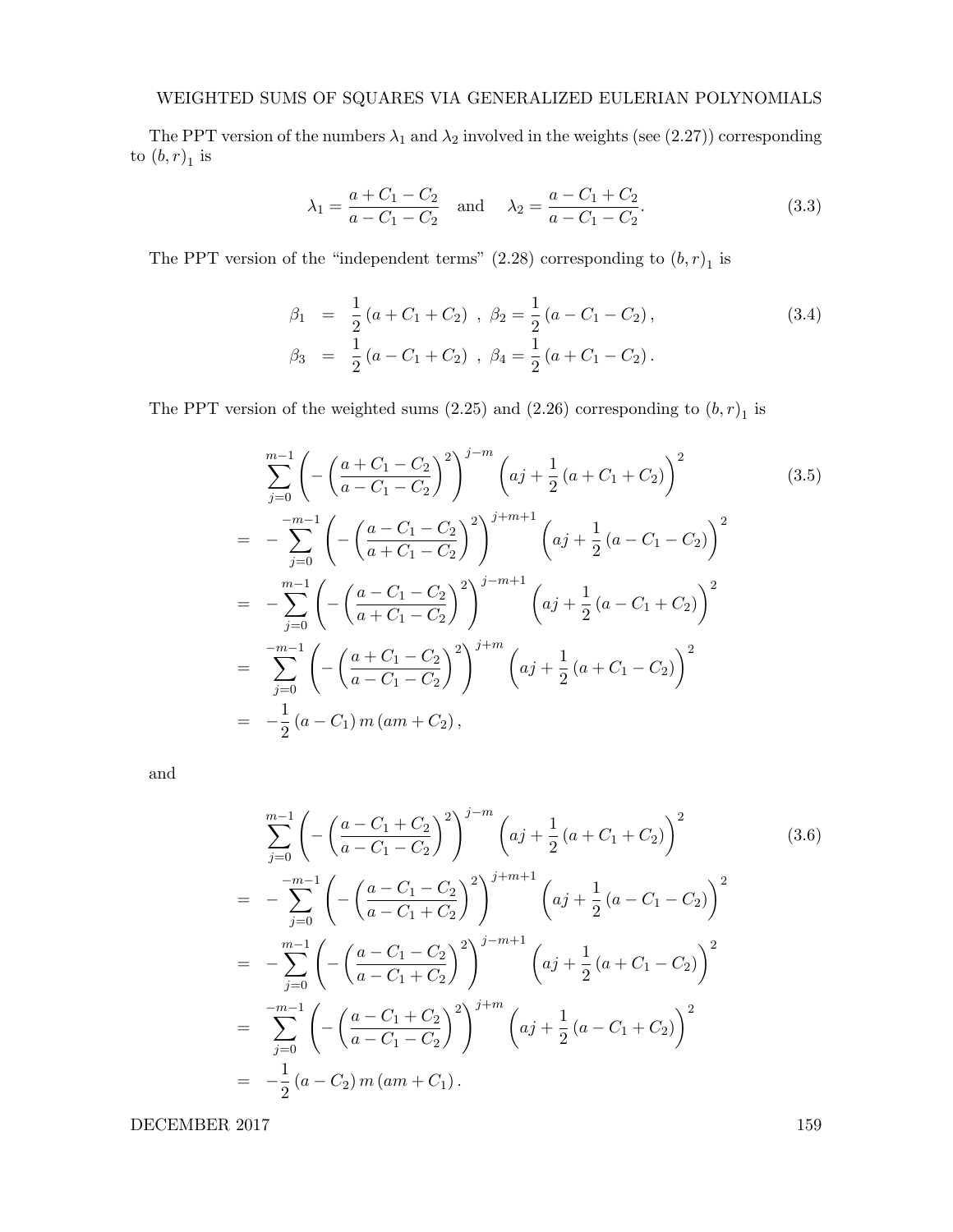Even though formulas (3.5) and (3.6) have an 'attracting beauty', we prefer the following simpler version of them (involving  $(3.3)$  and  $(3.4)$ ):

$$
\sum_{j=0}^{m-1} \left( -\lambda_1^2 \right)^{j-m} (aj + \beta_1)^2 = -\sum_{j=0}^{-m-1} \left( -\frac{1}{\lambda_1^2} \right)^{j+m+1} (aj + \beta_2)^2 \tag{3.7}
$$
  
= 
$$
-\sum_{j=0}^{m-1} \left( -\frac{1}{\lambda_1^2} \right)^{j-m+1} (aj + \beta_3)^2 = \sum_{j=0}^{-m-1} \left( -\lambda_1^2 \right)^{j+m} (aj + \beta_4)^2
$$
  
= 
$$
-\frac{1}{2} (a - C_1) m (am + C_2),
$$

and

$$
\sum_{j=0}^{m-1} \left( -\lambda_2^2 \right)^{j-m} (aj + \beta_1)^2 = -\sum_{j=0}^{-m-1} \left( -\frac{1}{\lambda_2^2} \right)^{j+m+1} (aj + \beta_2)^2
$$
(3.8)  
= 
$$
-\sum_{j=0}^{m-1} \left( -\frac{1}{\lambda_2^2} \right)^{j-m+1} (aj + \beta_4)^2 = \sum_{j=0}^{-m-1} \left( -\lambda_2^2 \right)^{j+m} (aj + \beta_3)^2
$$
  
= 
$$
-\frac{1}{2} (a - C_2) m (am + C_1),
$$

respectively. (Moreover, we can have a 'β version' of these formulas, noting that  $\lambda_1 = \frac{\beta_4}{\beta_2}$  $\frac{\beta_4}{\beta_2}$  and  $\lambda_2=\frac{\beta_3}{\beta_2}$  $\frac{\beta_3}{\beta_2}$ .)

Surprisingly, the corresponding weighted sums for each of the remaining values  $\left( b,r\right) _{2}$  ,  $\left( b,r\right) _{3}$ and  $(b, r)_4$  in (3.2) are the same as (3.7) and (3.8) (obtained with the value  $(b, r)_1$ ). We will shortly prove this affirmation. The following formulas will be helpful in the algebraic manipulations we will face in the proof:

$$
(\lambda_1 =) \frac{a + C_1 - C_2}{a - C_1 - C_2} = -\frac{a + C_1 + C_2}{a - C_1 + C_2},
$$
\n(3.9)

$$
(\lambda_2 =) \frac{a - C_1 + C_2}{a - C_1 - C_2} = -\frac{a + C_1 + C_2}{a + C_1 - C_2},
$$
\n(3.10)

$$
\lambda_1^2 = \frac{a + C_1}{a - C_1},\tag{3.11}
$$

$$
\lambda_2^2 = \frac{a + C_2}{a - C_2}.
$$
\n(3.12)

Let us verify (3.9). This formula is equivalent to

$$
(a + C_1 - C_2) (a - C_1 + C_2) + (a + C_1 + C_2) (a - C_1 - C_2) = 0,
$$

which in turn is equivalent to  $a^2 - C_1^2 - C_2^2 = 0$ , which is obvious (since  $(C_1, C_2, a)$  is a Pythagorean triple). The verification of (3.10) is similar. Let us verify (3.11). We have

$$
\lambda_1^2 = \frac{(a + C_1 - C_2)^2}{(a - C_1 - C_2)^2} = \frac{2a^2 + 2aC_1 - 2aC_2 - 2C_1C_2}{2a^2 - 2aC_1 - 2aC_2 + 2C_1C_2} = \frac{a + C_1}{a - C_1}.
$$

The verification of (3.12) is similar.

**Lemma 3.1.** Let  $(C_1, C_2, a)$  be a PPT. The weighted sums obtained from (2.25) and (2.26), substituting in them the values  $(b,r)_2$ ,  $(b,r)_3$  or  $(b,r)_4$  (from (3.2)), are equal to the weighted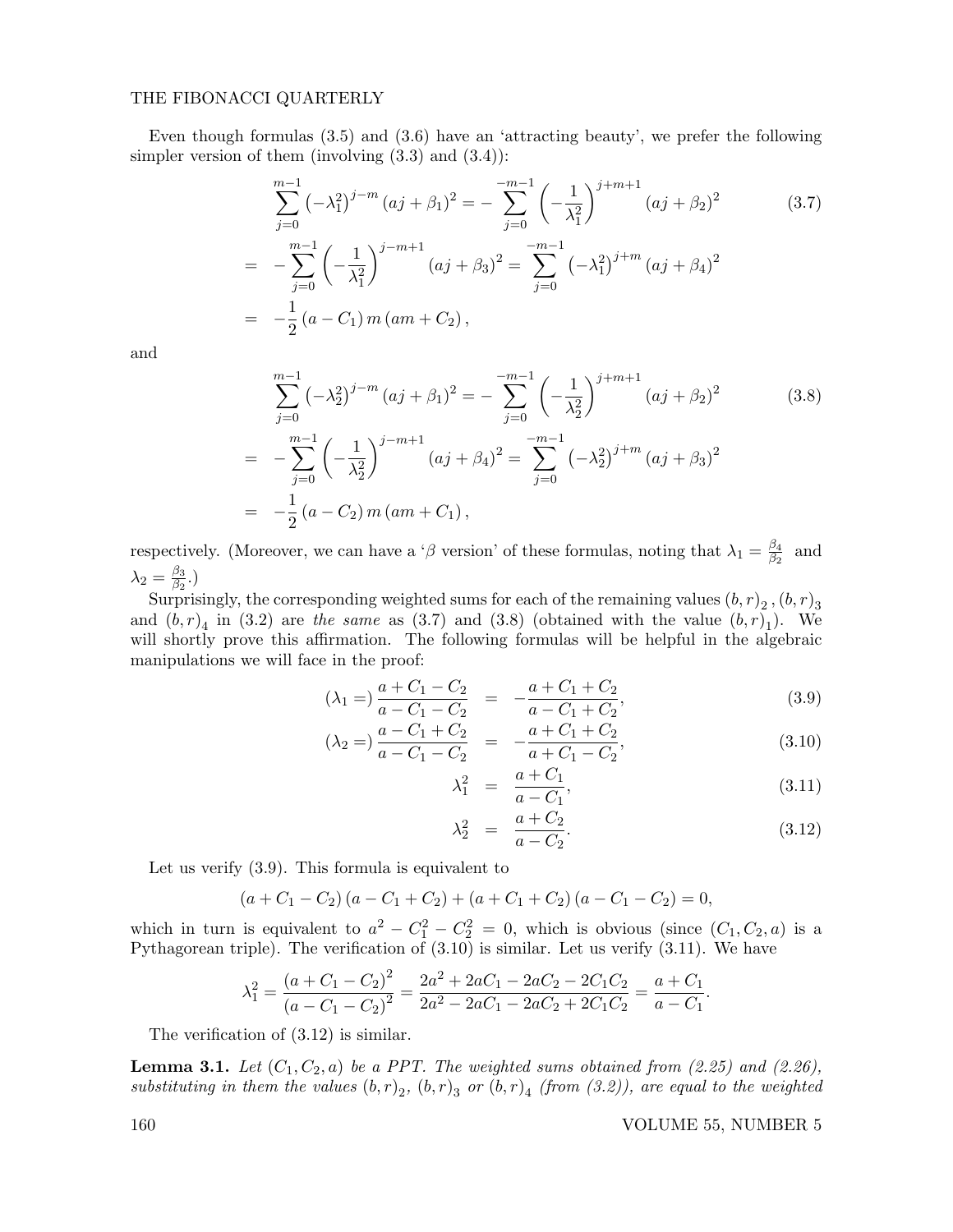sums  $(3.7)$  and  $(3.8)$ , respectively (which were obtained from  $(2.25)$  and  $(2.26)$ , with the value  $(b,r)_1$ ).

*Proof.* With  $(b, r)_2 = \left(\frac{1}{2}\right)$  $\frac{1}{2}(a - C_1 + C_2), C_1 + C_2$ , the weighted sums (2.25) and (2.26) are, respectively

$$
\sum_{j=0}^{m-1} \left( -\left(\frac{a+C_1+C_2}{a-C_1+C_2}\right)^2 \right)^{j-m} \left( aj + \frac{1}{2} \left(a+C_1-C_2\right) \right)^2
$$
(3.13)  

$$
= -\sum_{j=0}^{-m-1} \left( -\left(\frac{a-C_1+C_2}{a+C_1+C_2}\right)^2 \right)^{j+m+1} \left( aj + \frac{1}{2} \left(a-C_1+C_2\right) \right)^2
$$

$$
= -\sum_{j=0}^{m-1} \left( -\left(\frac{a-C_1+C_2}{a+C_1+C_2}\right)^2 \right)^{j-m+1} \left( aj + \frac{1}{2} \left(a-C_1-C_2\right) \right)^2
$$

$$
= \sum_{j=0}^{-m-1} \left( -\left(\frac{a+C_1+C_2}{a-C_1+C_2}\right)^2 \right)^{j+m} \left( aj + \frac{1}{2} \left(a+C_1+C_2\right) \right)^2
$$

$$
= -\frac{1}{2} \left(a-C_1\right) m \left( am - C_2\right),
$$
(3.13)

and

$$
\sum_{j=0}^{m-1} \left( -\left(\frac{a-C_1-C_2}{a-C_1+C_2}\right)^2 \right)^{j-m} \left( aj + \frac{1}{2} (a+C_1-C_2) \right)^2
$$
(3.14)  
= 
$$
-\sum_{j=0}^{-m-1} \left( -\left(\frac{a-C_1+C_2}{a-C_1-C_2}\right)^2 \right)^{j+m+1} \left( aj + \frac{1}{2} (a-C_1+C_2) \right)^2
$$
  
= 
$$
-\sum_{j=0}^{m-1} \left( -\left(\frac{a-C_1+C_2}{a-C_1-C_2}\right)^2 \right)^{j-m+1} \left( aj + \frac{1}{2} (a+C_1+C_2) \right)^2
$$
  
= 
$$
\sum_{j=0}^{-m-1} \left( -\left(\frac{a-C_1-C_2}{a-C_1+C_2}\right)^2 \right)^{j+m} \left( aj + \frac{1}{2} (a-C_1-C_2) \right)^2
$$
  
= 
$$
-\frac{1}{2} (a+C_2) m (am + C_1),
$$
 (3.14)

which can be written, by using  $(3.4)$ ,  $(3.9)$  and  $(3.10)$ , as

$$
\sum_{j=0}^{m-1} \left( -\lambda_1^2 \right)^{j-m} \left( aj + \beta_4 \right)^2
$$
\n
$$
= -\sum_{j=0}^{-m-1} \left( -\frac{1}{\lambda_1^2} \right)^{j+m+1} \left( aj + \beta_3 \right)^2 = -\sum_{j=0}^{m-1} \left( -\frac{1}{\lambda_1^2} \right)^{j-m+1} \left( aj + \beta_2 \right)^2
$$
\n
$$
= \sum_{j=0}^{-m-1} \left( -\lambda_1^2 \right)^{j+m} \left( aj + \beta_1 \right)^2 = -\frac{1}{2} \left( a - C_1 \right) m \left( am - C_2 \right), \tag{3.15}
$$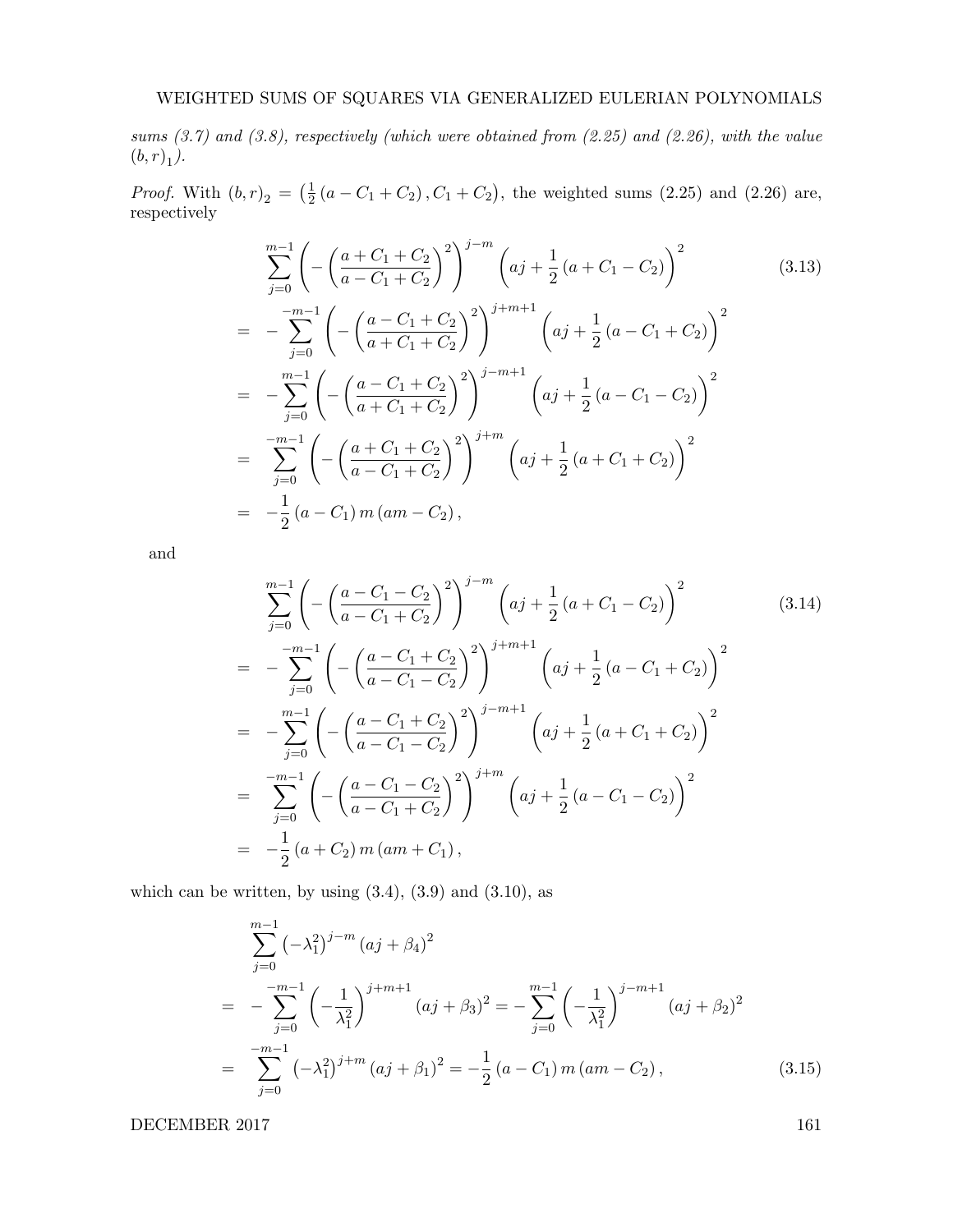and

$$
\sum_{j=0}^{m-1} \left( -\frac{1}{\lambda_2^2} \right)^{j-m} (aj + \beta_4)^2
$$
  
= 
$$
-\sum_{j=0}^{-m-1} \left( -\lambda_2^2 \right)^{j+m+1} (aj + \beta_3)^2 = -\sum_{j=0}^{m-1} \left( -\lambda_2^2 \right)^{j-m+1} (aj + \beta_1)^2
$$
  
= 
$$
\sum_{j=0}^{-m-1} \left( -\frac{1}{\lambda_2^2} \right)^{j+m} (aj + \beta_2)^2 = -\frac{1}{2} (a + C_2) m (am + C_1), \qquad (3.16)
$$

respectively. Change m by  $-m$  in (3.15) to obtain (3.7), and divide (3.16) by  $\lambda_2^2$  (and use  $(3.12)$ , to obtain  $(3.8)$ .

In the case of  $(b,r)_3 = \left(\frac{1}{2}\right)$  $\frac{1}{2}(a+C_1-C_2), -C_1-C_2$ , the weighted sums (2.25) and (2.26) can be be written, by using  $(3.4)$ ,  $(3.9)$  and  $(3.10)$ , as

$$
\sum_{j=0}^{m-1} \left( -\frac{1}{\lambda_1^2} \right)^{j-m} (aj + \beta_3)^2
$$
  
= 
$$
-\sum_{j=0}^{-m-1} \left( -\lambda_1^2 \right)^{j+m+1} (aj + \beta_4)^2 = -\sum_{j=0}^{m-1} \left( -\lambda_1^2 \right)^{j-m+1} (aj + \beta_1)^2
$$
  
= 
$$
\sum_{j=0}^{-m-1} \left( -\frac{1}{\lambda_1^2} \right)^{j+m} (aj + \beta_2)^2 = -\frac{1}{2} m (a + C_1) (am + C_2), \qquad (3.17)
$$

and

$$
\sum_{j=0}^{m-1} \left( -\lambda_2^2 \right)^{j-m} (aj + \beta_3)^2
$$
\n
$$
= -\sum_{j=0}^{-m-1} \left( -\frac{1}{\lambda_2^2} \right)^{j+m+1} (aj + \beta_4)^2 = -\sum_{j=0}^{m-1} \left( -\frac{1}{\lambda_2^2} \right)^{j-m+1} (aj + \beta_2)^2
$$
\n
$$
= \sum_{j=0}^{-m-1} \left( -\lambda_2^2 \right)^{j+m} (aj + \beta_1)^2 = -\frac{1}{2}m (a - C_2) (am - C_1), \qquad (3.18)
$$

respectively. Divide (3.17) by  $\lambda_1^2$  and use (3.11) to obtain (3.7). In (3.18) just change m by  $-m$ , to obtain  $(3.8)$ .

In the case  $(b,r)_4 = \left(\frac{1}{2}\right)$  $\frac{1}{2}(a + C_1 + C_2), -C_1 + C_2$ , the weighted sums (2.25) and (2.26) can be written, by using  $(3.4)$ ,  $(3.9)$  and  $(3.10)$ , as

$$
\sum_{j=0}^{m-1} \left( -\frac{1}{\lambda_1^2} \right)^{j-m} (aj + \beta_2)^2
$$
  
= 
$$
-\sum_{j=0}^{-m-1} \left( -\lambda_1^2 \right)^{j+m+1} (aj + \beta_1)^2 = -\sum_{j=0}^{m-1} \left( -\lambda_1^2 \right)^{j-m+1} (aj + \beta_4)^2
$$
  
= 
$$
\sum_{j=0}^{-m-1} \left( -\frac{1}{\lambda_1^2} \right)^{j+m} (aj + \beta_3)^2 = -\frac{1}{2} (a + C_1) m (am - C_2), \qquad (3.19)
$$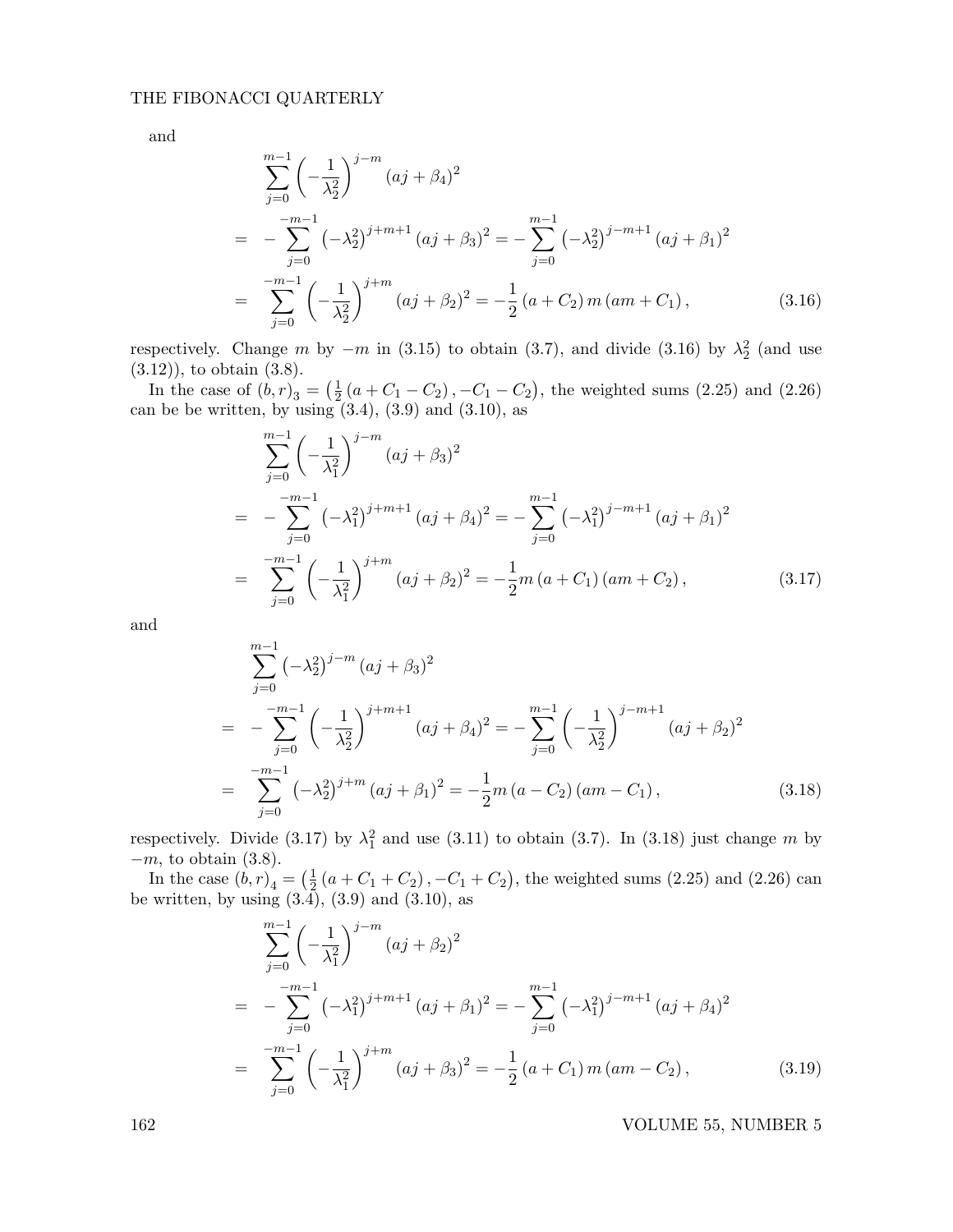and

$$
\sum_{j=0}^{m-1} \left( -\frac{1}{\lambda_2^2} \right)^{j-m} (aj + \beta_2)^2
$$
  
= 
$$
-\sum_{j=0}^{-m-1} \left( -\lambda_2^2 \right)^{j+m+1} (aj + \beta_1)^2 = -\sum_{j=0}^{m-1} \left( -\lambda_2^2 \right)^{j-m+1} (aj + \beta_3)^2
$$
  
= 
$$
\sum_{j=0}^{-m-1} \left( -\frac{1}{\lambda_2^2} \right)^{j+m} (aj + \beta_4)^2 = -\frac{1}{2} (a + C_2) m (am - C_1),
$$
 (3.20)

respectively. In (3.19) change m by  $-m$ , then divide by  $\lambda_1^2$ , and finally use (3.11) to obtain (3.7). In (3.20) change m by  $-m$ , then divide by  $\lambda_2^2$ , and finally use (3.12) to obtain (3.8). This ends the proof.  $\Box$ 

Thus we have the following proposition (which proof comes directly from the previous discussion in this section) .

**Proposition 3.2.** If  $a, b \in \mathbb{Z}$  are such that  $r^2 = a^2 + 4ab - 4b^2$  is a square, then the triple of integers  $(\frac{1}{2})$  $\frac{1}{2}$   $|a+r-2b|$  ,  $\frac{1}{2}$  $\frac{1}{2} |a-r-2b|$ ,  $|a|$ ) is a Pythagorean triple that appears in the rational-weighted sums  $(2.25)^2$  and  $(2.26)$ . Conversely, each PPT  $(C_1, C_2, a)$  produces a pair of weighted sums (2.25) and (2.26), where  $(b,r) = \left(\frac{1}{2}\right)^{r}$  $\frac{1}{2} (a - C_1 - C_2), C_1 - C_2)$  (that is, produces the weighted sums  $(3.5)$  and  $(3.6)$ , respectively).

For example, let us consider the PPT  $(3, 4, 5)$ , and the pair  $(b, r)<sub>1</sub> = (-1, -1)$ . The weighted sums (3.7) and (3.8) are

$$
\sum_{j=0}^{m-1} (-2^2)^{j-m} (5j+6)^2 = -\sum_{j=0}^{-m-1} \left(-\frac{1}{2^2}\right)^{j+m+1} (5j-1)^2 = -\sum_{j=0}^{m-1} \left(-\frac{1}{2^2}\right)^{j-m+1} (5j+3)^2
$$

$$
= \sum_{j=0}^{-m-1} (-2^2)^{j+m} (5j+2)^2 = -m (5m+4),
$$

and

$$
\sum_{j=0}^{m-1} (-3^2)^{j-m} (5j+6)^2 = -\sum_{j=0}^{-m-1} \left(-\frac{1}{3^2}\right)^{j+m+1} (5j-1)^2 = -\sum_{j=0}^{m-1} \left(-\frac{1}{3^2}\right)^{j-m+1} (5j+2)^2
$$

$$
= \sum_{j=0}^{-m-1} (-3^2)^{j+m} (5j+3)^2 = -\frac{1}{2}m (5m+3).
$$

#### 4. Further remarks

By using elementary linearity arguments, one can see that formula (1.16) can be written more generally as

$$
\sum_{j=0}^{m-1} z^j \sum_{t=1}^k (a_t j + b_t)^2 = \frac{1}{(1-z)^3} \sum_{t=1}^k \mathbb{P}_{a_t, a_t - b_t, 2}(z) - \frac{z^m}{(1-z)^3} \sum_{t=1}^k \mathbb{P}_{a_t, a_t(1-m) - b_t, 2}(z), \quad (4.1)
$$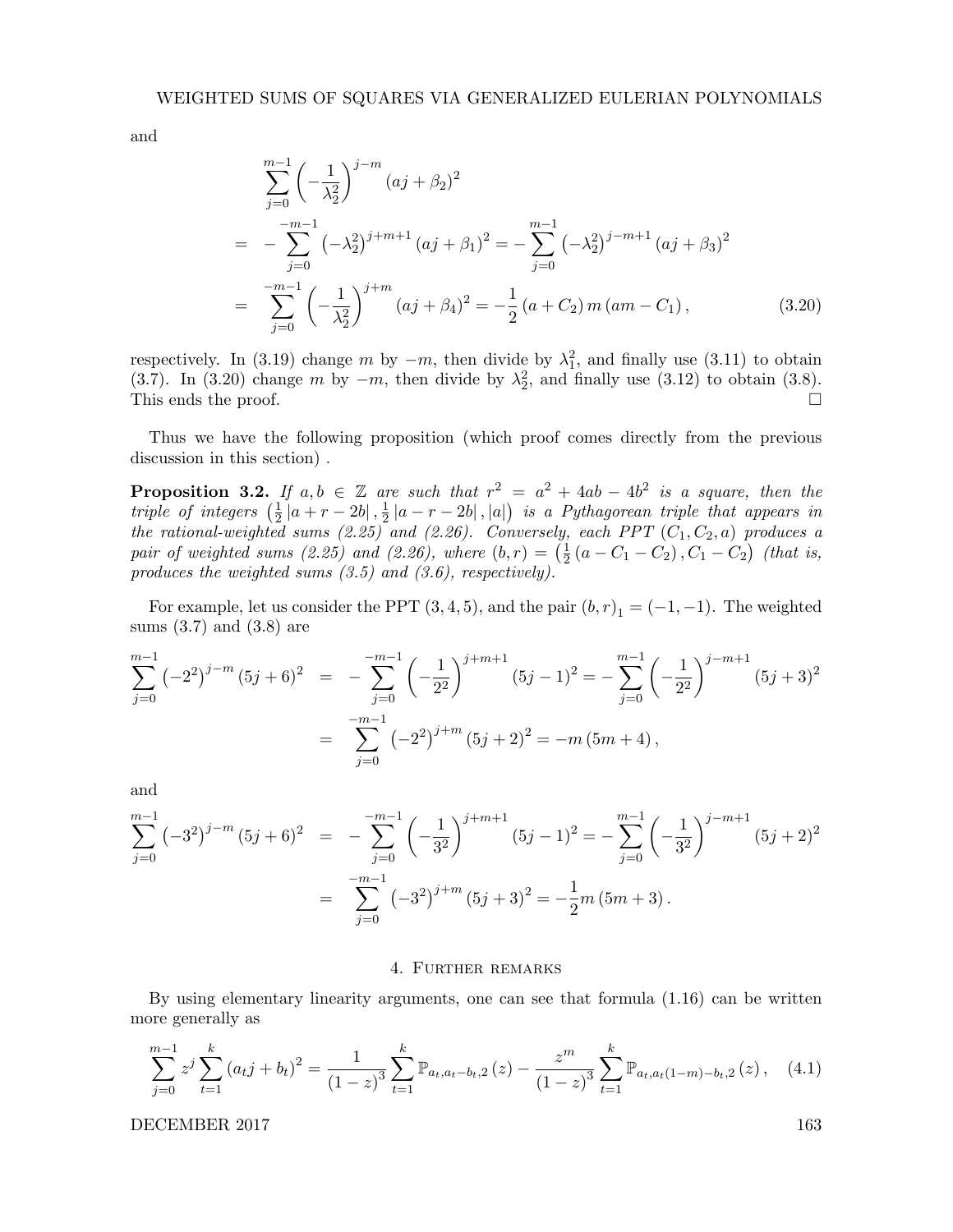where  $a_t, b_t \in \mathbb{C}, t = 1, \ldots, k$  are given. This is a formula for the "weighted sum of sums of k squares" of the left-hand side. The solutions  $z_0 \neq 0, 1$  of the (quadratic) equation

$$
\sum_{t=1}^{k} \mathbb{P}_{a_t, a_t - b_t, 2} (z) = 0,
$$
\n(4.2)

give us 'good weights', for which (4.1) has the simpler form

$$
\sum_{j=0}^{m-1} z_0^j \sum_{t=1}^k (a_t j + b_t)^2 = -\frac{z_0^m}{(1 - z_0)^3} \sum_{t=1}^k \mathbb{P}_{a_t, a_t(1-m) - b_t, 2}(z_0).
$$
 (4.3)

In the case  $k = 1$ , by seeking rational weights, we found the Primitive Pythagorean Triples involved in (4.3). What about  $k = 2$  or  $k = 3$ ? Considering rational solutions of (4.2), are there some special numbers involved in these cases? These questions provide a direction to continue this work.

We finish the article giving concrete examples of  $(4.1)$  in the cases  $k = 2$  and  $k = 3$ .

• Weighted sums of sums of two squares:

$$
\sum_{j=0}^{m-1} \left( -\frac{\alpha^2}{\beta^2} \right)^{j-m} \left( ((\alpha + \beta) j + \alpha)^2 + ((\alpha - \beta) j + \alpha)^2 \right) = -2\beta^2 m^2,
$$
  

$$
\sum_{j=0}^{m-1} (-1)^{j+m} \left( ((\alpha + \beta) j + \alpha)^2 + ((\alpha - \beta) j + \alpha)^2 \right) = -m \left( \alpha^2 (m+1) + \beta^2 (m-1) \right).
$$

• Weighted sums of sums of three squares:

$$
\sum_{j=0}^{m-1} (-1)^{j-m} \left( (3\alpha j + \alpha)^2 + (\beta j + \alpha)^2 + (\beta j - \alpha)^2 \right)
$$
  
= 
$$
\sum_{j=0}^{-m-1} (-1)^{j-m} \left( (3\alpha j + 2\alpha)^2 + (\beta j + \beta - \alpha)^2 + (\beta j + \beta + \alpha)^2 \right)
$$
  
= 
$$
-\frac{1}{2}m \left( 2\beta^2 (m-1) + 3\alpha^2 (3m-1) \right),
$$
  

$$
\sum_{j=0}^{m-1} \left( -\frac{2(\beta^2 + 3\alpha^2)}{3\alpha^2} \right)^{j-m} \left( (3\alpha j + 2\alpha)^2 + (\beta j + \beta - \alpha)^2 + (\beta j + \beta + \alpha)^2 \right)
$$
  
= 
$$
-\sum_{j=0}^{m-1} \left( -\frac{3\alpha^2}{2(\beta^2 + 3\alpha^2)} \right)^{j-m-1} \left( (3\alpha j + \alpha)^2 + (\beta j + \alpha)^2 + (\beta j - \alpha)^2 \right)
$$
  
= 
$$
-3m^2\alpha^2.
$$

# **REFERENCES**

- [1] G. F. C. de Bruyn, Formulas for  $a + a^2 2^p + a^3 3^p + \cdots + a^n n^p$ , The Fibonacci Quarterly, **33** (1995), 98–103.
- [2] K. Dilcher, Bernoulli and Euler Polynomials, Digital Library of Mathematical Functions, Chapter 24. Available at: http://dlmf.nist.gov/24
- [3] L. Euler, Institutiones Calculi Differentialis, Academiae Imperialis Scientiarum Petropolitanae, 1755.
- [4] U. Graf, Applied Laplace Transforms and z-Transforms for Scientists and Engineers: A Computational Approach using a Mathematica Package, Birkhäuser, 2004.